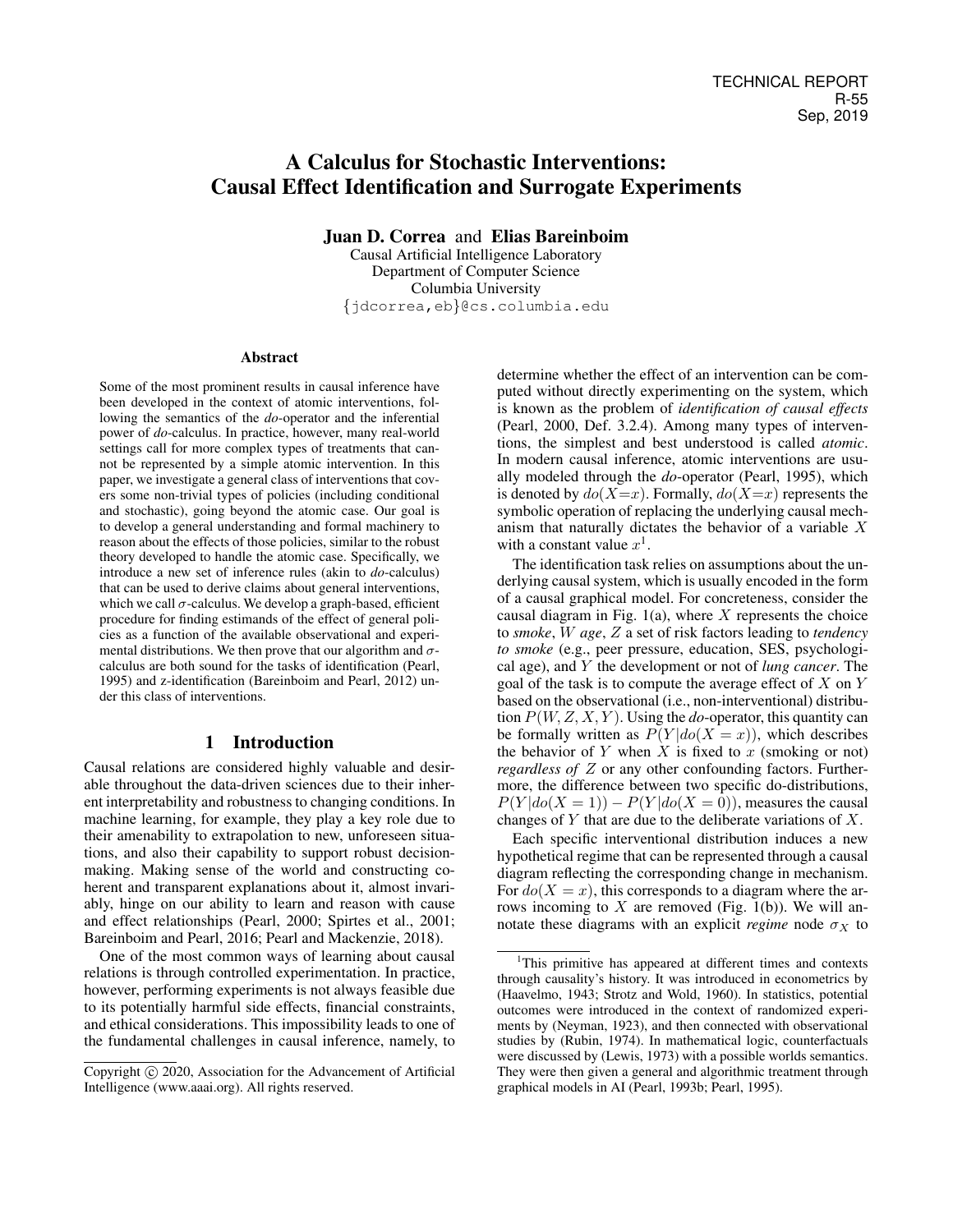indicate that the causal mechanism of  $X$  has changed. This is a critical construct, which will be discussed in Sec. 3).

There exists a growing body of literature concerned with identification of do-interventions from data collected under observational and experimental regimes, including celebrated results such as *do-calculus*(Pearl, 1993a; Pearl, 1995; Pearl, 2000), and complete graphical and algorithmic conditions (Tian and Pearl, 2002a; Tian, 2004; Shpitser and Pearl, 2006a; Shpitser and Pearl, 2006b; Huang and Valtorta, 2006; Bareinboim and Pearl, 2012; Lee et al., 2019).

While the intervention  $do(X = 0)$  describes with mathematical precision a counterfactual world where smoking is banned from society, it is unlikely, in practice, that a policy could be implemented such that cigarettes would be completely wiped out from the streets. In other words, we could eventually predict the effect of this new, idealized policy, however unlikely to be implemented in reality. The tension between the result of the formal analysis and the practical, realizable result of an implemented policy has been a point of intense debate in causal circles (Woodward, 2003; Heckman, 2005; Cartwright, 2007; Pearl, 2010).

In this paper, we offer a mathematical solution to address this decade-old debate. Going back to our example, for concreteness, policy-makers contemplate a more strict regulation on underage smoking and higher taxes on cigarettes sales that could be set in place. A sensible question in this context could be – what is the effect of a policy that inhibits smoking in people under 21 years of age, by 90%? Such intervention is certainly non-atomic (which would entail that a 100% decrease in smoking should be enforced for this group), and in this case, the underlying mechanism for  $X$  is replaced with a softer mechanism; these interventions are sometimes called *soft* or *stochastic* interventions.

Even though deciding the identifiability of complex interventions has been studied in the literature, there is still work to be done (Pearl, 2000, Ch. 4). For instance, (Pearl and Robins, 1995) studied the effect of interventions in longitudinal settings where the decision in each time step is dependant on the previous ones, which was called *conditional plans*. Further, other works investigated the effect of *stochastic* interventions, where the original causal mechanism of the treatment variable is replaced with a new known function (Dawid, 2002; Didelez et al., 2006; Tian, 2008; Shpitser and Sherman, 2018). For the case when the new function is unknown, the problem has been studied under the rubrics of transportability (Bareinboim and Pearl, 2014; Bareinboim and Pearl, 2016; Correa and Bareinboim, 2019).

Despite the high level of sophistication and generality achieved for reasoning with atomic interventions, we highlight the glaring difference with the non-atomic case. For instance, there exist no counterpart for *do*-calculus in the non-atomic case nor general results on identifiability from experimental distributions produced by soft interventions. In this paper, we develop a general, symbolic, and algorithmic treatment for identifiability of arbitrary non-atomic interventions from both observational and experimental distributions. More specifically, our contributions are as follows: 1. Symbolic characterization. We introduce a set of infer-

ence rules, called  $\sigma$ -calculus, to reason about the effect of



Figure 1: (a) original causal diagram  $G$ . (b), (c), and (d) show the causal diagrams after an atomic, conditional, and stochastic intervention, respectively. See discussion in the introduction and examples 1 and 2 for details.

general types of intervention. Further, we provide a syntactical method for deriving and verifying claims about such interventions given a causal graph.

2. Algorithmic solution. We develop an efficient procedure to determine the identifiability of the (conditional) effect of non-atomic interventions from observational and experimental distributions given a causal diagram.

## 2 Preliminaries

The basic semantic framework our work rests on is the Structural Causal Models paradigm (Pearl, 2000, Ch. 7), which allows one to represent the data-generation process and different types of interventions:

Definition 1 (SCM). A Structural Causal Model M is a 4 tuple  $\langle U, V, \mathcal{F}, P(u)\rangle$ , where U is a set of exogenous (latent) variables; V is a set of endogenous (observed) variables;  $F$  is a collection of functions such that each variable  $V_i \in \mathbf{V}$  is determined by a function  $f_i \in \mathcal{F}$ . Each  $f_i$  is a mapping from a set of exogenous variables  $U_i \subseteq U$  and a set of endogenous variables  $Pa_i \subseteq \mathbf{V} \setminus \{V_i\}$  to the domain of  $V_i$ . The uncertainty is encoded through a probability distribution over the exogenous variables,  $P(U)$ .

Note that this definition allows for latent confounders, so the model is also known as *Semi-Markovian*. Each SCM M is associated with a *causal diagram* where every  $V_i \in V$  is a vertex, there is a directed edge  $(V_j \rightarrow V_i)$  for every  $V_i \in V$ and  $V_j \in Pa_i$ , and a bidirected edge  $(V_i \leftarrow \rightarrow V_j)$  for every pair  $V_i, V_j \in \mathbf{V}$  such that  $U_i \cap U_j \neq \emptyset$   $(V_i$  and  $V_j$  have a common latent confounder).

We assume that the underlying model is recursive, that is, there are no cyclic dependencies among the variables. Equivalently, the causal diagram corresponding to the SCM is acyclic. The observable distribution is derived from  $M$  as

$$
P(\mathbf{v}) = \sum_{\mathbf{u}} \prod_{\{i \mid V_i \in \mathbf{V}\}} P(v_i \mid pa_i, u_i) P(\mathbf{u}), \tag{1}
$$

where every term  $P(v_i|pa_i, u_i)$  is governed by the corresponding function  $f_i \in \mathcal{F}$  that represents an autonomous mechanisms affecting only  $V_i$ , locally (Aldrich, 1989).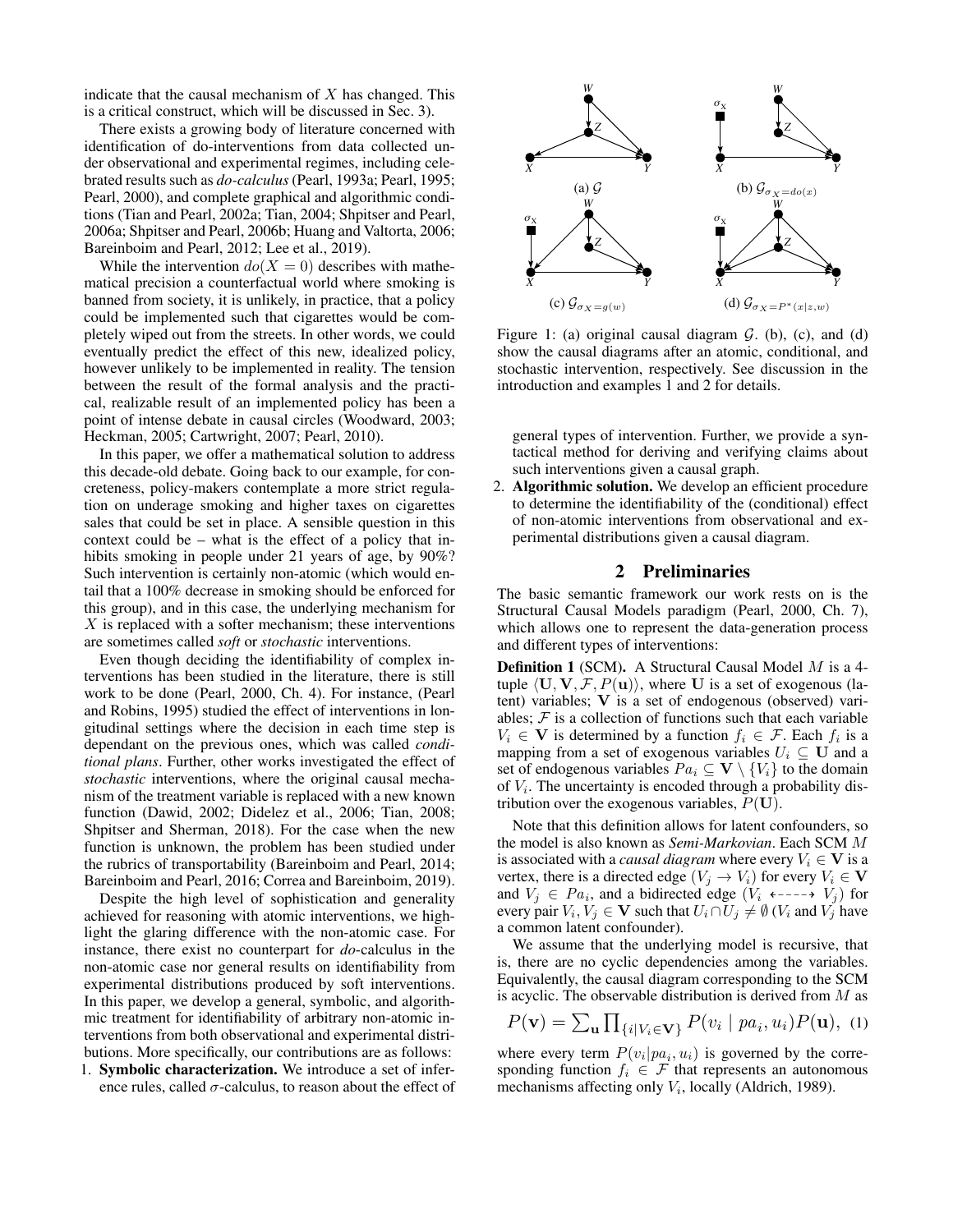A  $do(X=x)$  intervention results in a new structural causal model  $M_{\rm\bf x}$ , which represents the state of the system after the hypothetical intervention takes place. As for  $M$ , assumptions about the causal structure of  $M_x$  can be seen as the corresponding causal diagram  $\mathcal{G}_{\overline{\mathbf{X}}}$ , which is the same as  $\mathcal G$ but for the absence of all edges incoming towards X. Moreover,  $M_{\mathbf{x}}$  induces a probability distribution  $P(\mathbf{V}|do(\mathbf{x}))$  that can be established using Eq. (1) in the context of  $M_{\rm x}$ , i.e.:

$$
P(\mathbf{v}|do(\mathbf{x})) = \sum_{\mathbf{u}} \prod_{\{i|V_i \in \mathbf{V}\}} P(v_i|pa_i, u_i, do(\mathbf{x})) P(\mathbf{u}|do(\mathbf{x})). \tag{2}
$$

The key observation here is that for every  $V_i \in \mathbf{V}, V_i \notin$ **X**,  $P(v_i \mid pa_i, u_i, do(\mathbf{x})) = P(v_i \mid pa_i, u_i)$ , because the functions  $f_i$  in M and  $M_x$  are the same. Similarly,  $P(\mathbf{u} \mid \text{do}(\mathbf{x})) = P(\mathbf{u})$  since exogenous variables are not affected by the do-operation. Moreover, for  $V_i \in \mathbf{X}$ , the function  $f_i$  in  $M_x$  is independent of  $\mathbf{U} \cup (\mathbf{V} \setminus \{V_i\})$ , hence  $Pa_i = \emptyset, U_i = \emptyset$ , and the corresponding term  $P(V_i = v_i |$  $do(\mathbf{x}) = 1$ , if  $v_i$  is consistent with x; and 0, otherwise. Then,  $P(\mathbf{v}|do(\mathbf{x}))$  in Eq. (2) is also equal to:

$$
\begin{cases} \sum_{\mathbf{u}} \prod_{\{i|V_i \in \mathbf{V} \setminus \mathbf{X}\}} P(v_i|pa_i, u_i) P(\mathbf{u}) & \text{v consistent with } \mathbf{x} \\ 0 & \text{v inconsistent with } \mathbf{x} \end{cases}
$$
 (3)

In the special case of Markovian models, where every unobservable variable in U affects at most one observable, Eq. (3) is called the "truncated factorization product" (Pearl, 1993a; Pearl, 2000; Bareinboim et al., 2012), which yields a mapping from the pre  $(P(V))$  to the post-interventional distribution  $(P(V|do(x)))$ . In Fig. 1(a), for example, the effect  $P(y|do(x)) = \sum_{w,z} P(y|x, z, w) P(z|w) P(w)$  by Eq. (3).

It is unlikely that one could observe all variables in the system in most practical applications. Consequently, realistic causal diagrams usually account for latent (unobserved, exogenous) variables that affect more than one observable, which are represented through bidirected edges. In the following sections, we will address the problem of identifying the effect of stochastic interventions in such class of models.

We follow standard notation in the field. Random variables are denoted with uppercase letters (e.g, C) while their instantiations to particular values are written in lowercase (e.g, c). Similarly, letters in bold (e.g, C) represent sets of variables, and lowercase-bold letters (e.g., c) a particular value assignment for them. Further, we denote by  $\mathcal{G}_{\overline{W}X}$  the graph that is the same as  $G$  except that the edges incoming to variables in W and the edges going out from variables in **X** are removed. Let  $\mathcal{G}_{[C]}$  be the subgraph of  $\mathcal{G}$  made only of nodes in  $C\subset V$  and the edges between them. We define  $Pa(C)$  and  $An(C)$ , as the union of  $C \subset V$  with its parents and ancestors, respectively. Also, the expression  $(X \perp Y | Z)_G$  denotes that the variables in X are separated from the variables in  $Y$  conditioned on  $Z$  according to the d-separation criterion in the graph  $G$  (Pearl, 2000).

The proofs are provided in the Appendix.

#### 3 Moving Beyond Atomic Interventions

In general, the result of an intervention encompasses a new *regime* where the data-generating process differs from that of the natural system only in the mechanisms associated with the variables that have been intervened (Pearl, 1994; Dawid, 2002; Dawid, 2015). From this point of view, we use *regime indicators* as discussed in (Pearl, 2000, Sec. 3.2.2) and (Dawid, 2002) to represent different types of interventions. The regime indicator for interventions on a variable  $X$ is denoted by  $\sigma_X$ , and encodes the fact that the function  $f_x$ in M has been replaced by a new function  $f_x^*$ . This operation results in a new model  $M_{\sigma_X}$ , with causal diagram  $\mathcal{G}_{\sigma_X}$ , and inducing a distribution  $P(\mathbf{V}; \sigma_X)$ . See Fig. 1(b)-(d) for a few examples of post-interventional diagrams.

In particular, depending on the intervention, the function  $f_x^*$  could receive as inputs the values of variables other than the original parents  $Pa_x$  and  $U_x$ . Accordingly, we will denote as  $Pa_x^*$  and  $U_x^*$  the set of observable and unobservable parents of X in  $M_{\sigma_X}$ , as dictated by  $f_x^*$ . To avoid clutter, when a regime indicator  $\sigma_X$  is present in a probability expression, such as  $P(x|pa_x, u_x; \sigma_X)$ ,  $Pa_x$  and  $U_x$  correspond to  $Pa_x^*$  and  $U_x^*$ , respectively. Naturally, this means that  $\mathcal{G}_{\sigma_X}$  may not be a subgraph of  $\mathcal{G}$ , as it occurs with *do*-interventions. One important assumption used throughout the paper is that the hypothetical model  $M_{\sigma x}$  resulting from the intervention  $\sigma_X$  does not contain cycles. Following the convention in (Dawid, 2002), we augment  $\mathcal{G}_{\sigma_{\mathbf{x}}}$  with a node  $\sigma_{X_i}$  for every  $X_i \in \mathbf{X}$  that graphically denote the targets of intervention, together with the edge ( $\sigma_{X_i} \to X_i$ ).

#### Representing Different Types of Interventions

Qualitatively different types of interventions can be modeled by assigning different *strategies* to the indicator  $\sigma_X$  using the construct discussed above. We list in Table 1 general types of interventions that will be used in the remaining of the paper. The *idle* intervention represents the natural state of the system; *atomic* or *do* interventions replace the function  $f_X$  with a constant, while *conditional* ones replace it with a deterministic function of some observables  $pa_x^*$ . The *stochastic* type sets the new  $f_X^*$  such that the variable  $\tilde{X}$  will follow a pre-specified distribution  $P^*(X|pa_x^*)$ . To simplify notation, whenever the strategy assigned to  $\sigma_X$  is clear from the context, we will omit it in the probability expressions. Also, we may just write  $P(V)$  whenever  $P(V; \sigma_X = \emptyset)$ . For a set  $\mathbf{X}\subset \mathbf{V}$ , let  $\sigma_{\mathbf{X}}{=}\{\sigma_{X_1},\ldots\}$  represent an intervention affecting the functions  $f_{x_i}$  of every  $X_i \in \mathbf{X}$ .

Example 1 (Conditional Intervention). In the context of a tutoring program, suppose that in Fig.  $1(a)$  W represents previous GPA of a student, Z student's motivation, X after hours tutoring (or not), and  $Y$  the GPA at the end of the term. Currently, students seek tutoring voluntarily, which depends on their motivation. Given the limited amount of resources, the school is considering to make after hours tutoring mandatory for students with low GPAs, and offering this service only to them. The proposed intervention can be encoded as  $\sigma_X = g(w)$ , where  $g(w) = 1$  if W is low GPA, and 0 otherwise. Graphically, this change in policy is represented by the diagram in Fig.  $1(c)$ , where X now depends on W, not on Z. Still, we highlight that X was dependent on  $Z$ in the observational regime and its corresponding dataset.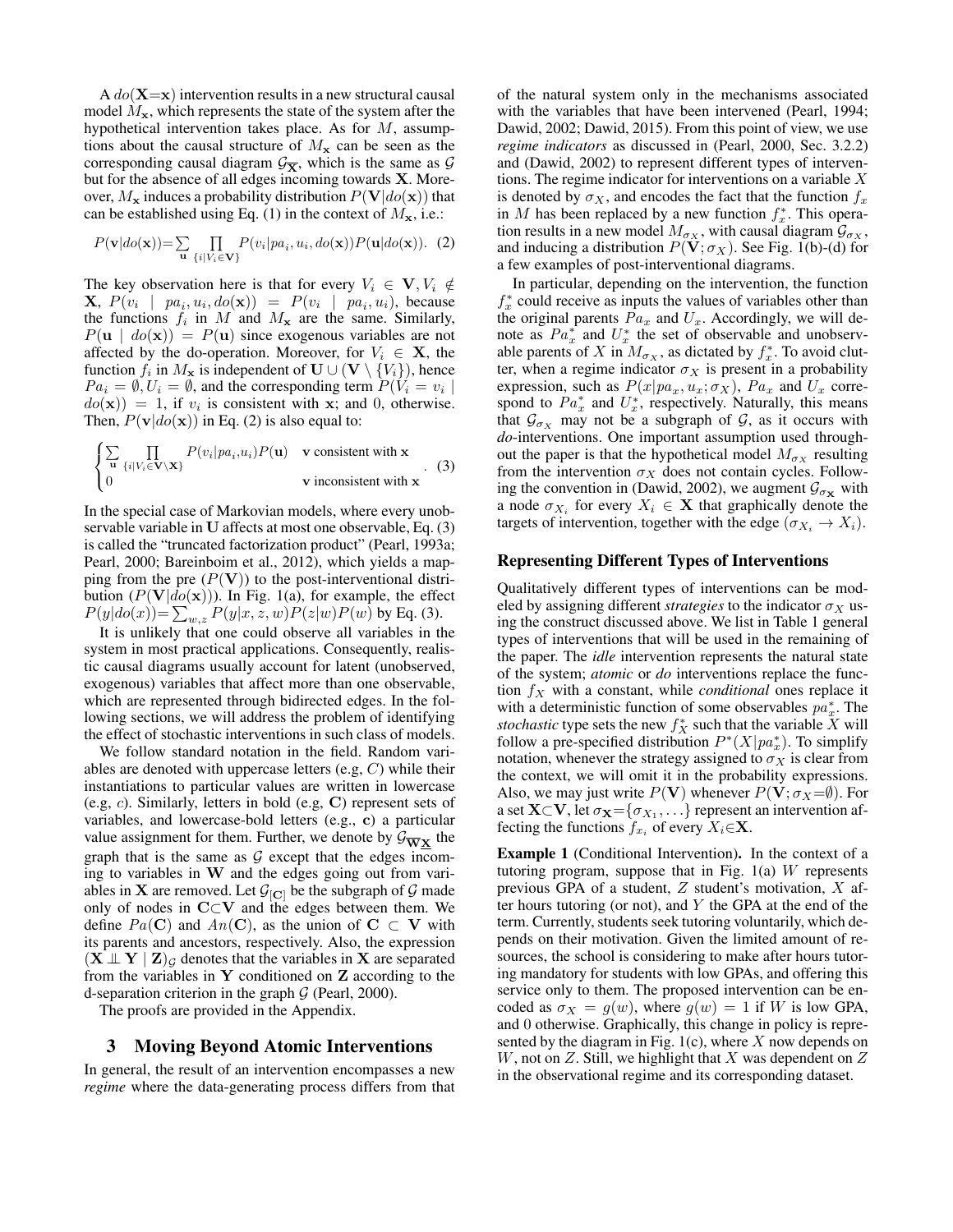| Type              | Strategy             | $P(x \mid pa_x, u_x; \sigma_X)$ |     |
|-------------------|----------------------|---------------------------------|-----|
| Idle              |                      | (unaltered)                     |     |
| Atomic/do         | $do(X = x')$         | $\delta(x,x')$                  | (4) |
| Conditional       | $do(X = g(pa_x^*))$  | $\delta(x, g(pa_x^*))$          | (5) |
| Stochastic/Random | $P^*(X \mid pa_r^*)$ | $P^*(x \mid pa^*_r)$            | (6) |

Table 1: (1st column) Different types of interventions. (2nd) The corresponding strategies that can be assigned to the indicator variable  $\sigma_X$ . (3rd) Distributions that X will display after the intervention is implemented.  $\delta(a, b) = 1$  if  $a = b$ , and 0 otherwise.

Example 2 (Stochastic Intervention). Recall the discussion about the new smoking policy in the introduction. One could estimate the effect of reducing by 90% smoking on people under 21 years old by reasoning about a stochastic intervention  $P^*(x|w,z)$ , depicted in Fig.1(d), such that  $P^*(X=1|W<21, z) = (0.1) \times P(X=1|z)$ , for every z.

Interestingly, the randomization procedure used in a controlled experiment (Fisher, 1951) – represented by the *do*-operator – can be seen as the implementation of the stochastic intervention  $\sigma_X = P^*(X)$ , with  $P^*(x)=1/2$ , for  $x = \{0, 1\}$ . This procedure induces the distribution  $P(\mathbf{v}; \sigma_X = P^*(X))$ . Evidently, Fisher's randomization is physical, while the inferences studied here are about how to determine a causal effect without actually performing the intervention in the real world. To understand this connection more precisely, we first condition the postinterventional distribution,  $P(\mathbf{v}; \sigma_X = P^*(X))$ , on X, which leads to  $P(\mathbf{v}|X=x; \sigma_X = P^*(x))$ . Now notice that each individual for which  $X=x$  under  $\sigma_X$  is assigned treatment completely at random (i.e., without the influence of any other factor), which is the very definition of  $d\rho(x)$ , hence  $P(\mathbf{v}|x;\sigma_X= P^*(x)) = P(\mathbf{v} | \dot{do}(x)).$ 

## Effect of General Interventions

Regardless of the particular type of intervention, we can reason about the distribution that (the hypothetical)  $M_{\sigma_{\mathbf{x}}}$  induces. Let U<sup>∗</sup> be the set of all unobservable variables in  $M_{\sigma x}$ , then using Eq. (1) we have:

$$
P(\mathbf{v}; \sigma_{\mathbf{X}}) = \sum_{\mathbf{u}^*} \prod_{\{i \mid V_i \in \mathbf{V}\}} P(v_i | pa_i, u_i; \sigma_X) P(\mathbf{u}^*; \sigma_X). \tag{7}
$$

Every  $V_i \in \mathbf{V} \setminus \mathbf{X}$  is governed by the same function in M and  $M_{\sigma_X}$ , by definition, hence  $P(v_i|pa_i, u_i; \sigma_X)$  =  $P(v_i|pa_i, u_i)$ . For the exogenous, the variables in the set  $U^* \backslash U$  were introduced due to  $\sigma_X$  and were not originally in M (e.g., the randomness for a stochastic intervention). Since U is not affected by  $\sigma_{\mathbf{X}}$ , it follows  $P(\mathbf{u}; \sigma_{\mathbf{X}})=P(\mathbf{u})$ , and

$$
P(\mathbf{v}; \sigma_{\mathbf{X}}) = \sum_{\mathbf{u}^*} \prod_{\{i \mid V_i \in \mathbf{X}\}} P(v_i | pa_i, u_i; \sigma_{\mathbf{X}}) P(\mathbf{u}^* \backslash \mathbf{u}; \sigma_{\mathbf{X}})
$$

$$
\prod_{\{i \mid V_i \in \mathbf{V} \backslash \mathbf{X}\}} P(v_i | pa_i, u_i) P(\mathbf{u}). \tag{8}
$$

While Eq. (8) holds in general, the distribution  $P(U)$  is not observed. The challenge is then to find a function of the observed distribution  $P(V)$  that is guaranteed to be equal to the probability query of interest in the intervened model  $M_{\sigma x}$ , for any M inducing G. Formally,

**Definition 2** (Effect Identifiability). Let  $Y, X, W \subset V$ with  $W \cap Y = \emptyset$ . The (conditional) effect of an intervention specified by  $\sigma_{\mathbf{X}} = {\sigma_{X_1}, \dots, \sigma_{X_n}}$  on a set of outcome variables Y, conditional on W,  $P(y|w; \sigma_X)$ , is said to be identifiable in  $G$ , if it is uniquely computable from the joint distribution  $P(V)$ , for every assignment  $(y, w)$ , in every model that induces  $G$  and  $P(V)$ .

Remark 1. An important distinction between atomic and more general interventions is that the former implicitly conditions on the intervened variable X, more formally,

$$
P(\mathbf{y} \mid \text{do}(\mathbf{x})) = P(\mathbf{y}; \sigma_{\mathbf{X}} = \text{do}(\mathbf{X} = \mathbf{x})) \tag{9}
$$

$$
= P(\mathbf{y} \mid \mathbf{x}; \sigma_{\mathbf{X}} = do(\mathbf{X} = \mathbf{x})). \tag{10}
$$

Eq. (9) follows by definition, and Eq. (10) is immediate since under the intervention  $\sigma_X = do(\mathbf{X}=\mathbf{x})$ , the probability of  $X$  being different than the constant  $x$  is zero. In general,  $P(\mathbf{y}; \sigma_{\mathbf{X}})$  and  $P(\mathbf{y}|\mathbf{x}; \sigma_{\mathbf{X}})$  need not match one another.

Interestingly, while atomic interventions always reduce the model structure, a policy-maker could envision a new policy taking into account a wide range of covariates, not matching the observational regime and previous policies (as with Examples 1, 2).

## 4 A Calculus for General Interventions

In this section, we introduce a set of inference rules, in the spirit of *do*-calculus (Pearl, 2000, Sec. 3.4), capable of handling both atomic and non-atomic interventions, which we call  $\sigma$ -calculus.

Theorem 1. *[Inference Rules –* σ*-calculus] Let* G *be a causal diagram compatible with a structural causal model* M*, with endogenous variables* V*. For any disjoint subsets*  $X, Y, Z \subseteq V$ *, two disjoint subsets*  $T, W \subseteq V \setminus (Z \cup Y)$ *(i.e., possibly including* X*), the following rules are valid for any intervention strategies*  $\sigma_{\mathbf{X}}, \sigma_{\mathbf{Z}}$ *, and*  $\sigma'_{\mathbf{Z}}$ *: Rule 1 (Insertion/Deletion of observations):*

$$
P(\mathbf{y} \mid \mathbf{w}, \mathbf{t}; \sigma_{\mathbf{X}}) = P(\mathbf{y} \mid \mathbf{w}; \sigma_{\mathbf{X}})
$$
  
if  $(\mathbf{Y} \perp \mathbf{T} \mid \mathbf{W})$  in  $\mathcal{G}_{\sigma_{\mathbf{X}}}.$  (11)

*Rule 2 (Change of regimes under observation):*

$$
P(\mathbf{y} \mid \mathbf{z}, \mathbf{w}; \sigma_{\mathbf{x}}, \sigma_{\mathbf{z}}) = P(\mathbf{y} \mid \mathbf{z}, \mathbf{w}; \sigma_{\mathbf{x}}, \sigma_{\mathbf{z}}')
$$
  
if  $(\mathbf{Y} \perp \mathbf{Z} \mid \mathbf{W})$  in  $\mathcal{G}_{\sigma_{\mathbf{X}} \sigma_{\mathbf{Z}} \mathbf{Z}}$  and  $\mathcal{G}_{\sigma_{\mathbf{X}} \sigma_{\mathbf{Z}}' \mathbf{Z'}}$ . (12)

*Rule 3 (Change of regimes without observation):*

$$
P(\mathbf{y} \mid \mathbf{w}; \sigma_{\mathbf{x}}, \sigma_{\mathbf{z}}) = P(\mathbf{y} \mid \mathbf{w}; \sigma_{\mathbf{x}}, \sigma_{\mathbf{z}}')
$$
  
if  $(\mathbf{Y} \perp \mathbf{Z} \mid \mathbf{W})$  in  $\mathcal{G}_{\sigma_{\mathbf{X}} \sigma_{\mathbf{Z}} \mathbf{Z}(\mathbf{W})}$  and  $\mathcal{G}_{\sigma_{\mathbf{X}} \sigma_{\mathbf{Z}}' \mathbf{Z}(\mathbf{W})}$ , (13)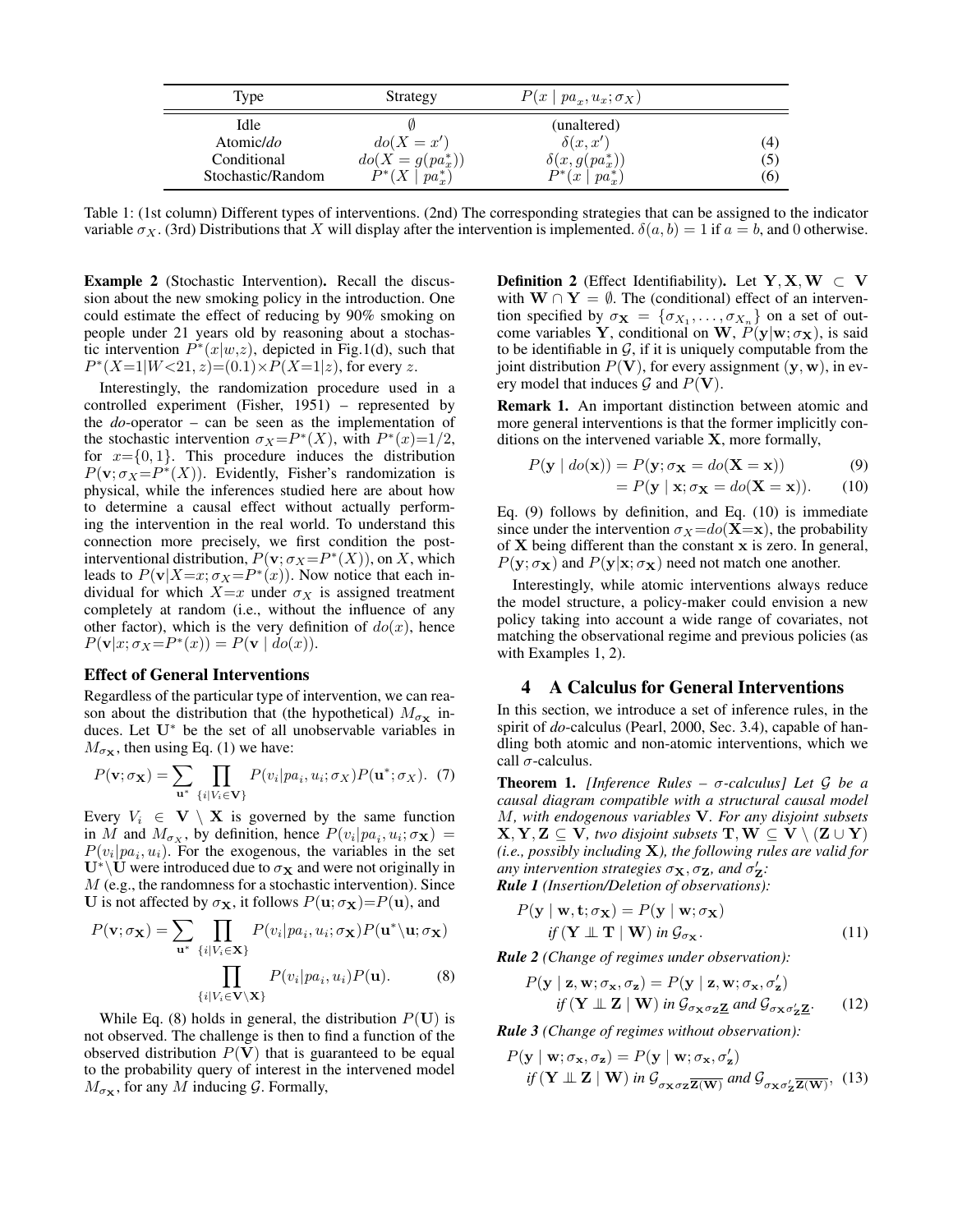*where*  $\mathbf{Z}(\mathbf{W}) \subseteq \mathbf{Z}$  *is the set of elements in*  $\mathbf{Z}$  *that are not ancestors of* **W** in  $\mathcal{G}_{\sigma x}$ *.* 

The rules above follow from the semantics of  $\sigma_{\mathbf{X}}$  =  $\{\sigma_{X_1}, \ldots, \sigma_{X_k}\}\$ as indicator of the change in causal mechanism of each variable in X according to a specified strategy. Rule 1 ascertains the validity of the *d*-separation criterion for reading conditional independence constraints in the post-interventional distribution  $P(\mathbf{V}; \sigma_{\mathbf{X}})$  using the interventional graph  $\mathcal{G}_{\sigma_{\mathbf{X}}}$ . Rule 2 establishes a condition that guarantees that the corresponding probability distribution is the same under interventions  $\sigma'_{\mathbf{Z}}$  and  $\sigma_{\mathbf{Z}}$  while  $\mathbf{Z} = \mathbf{z}$  is observed. Rule 3 establishes a condition for changing the regime indicator from  $\sigma'_{\mathbf{Z}}$  to  $\sigma_{\mathbf{Z}}$  without affecting the associated probability. This rule differs from rule 2 since it is only applicable when Z is not observed.

In particular, these rules can be applied with  $\sigma'_{\mathbf{Z}}$  having  $\sigma_{Z_i} = \emptyset$ , to make one or more regime indicators for  $Z_i \in \mathbf{Z}$ idle. When all indicators are idle the expression is estimable from observational data. Differently than in the case of atomic interventions and *do*-calculus, causal diagrams induced by intervened models in this context are not necessarily subgraphs of the original diagram, hence  $\sigma$ -calculus needs to verify separation conditions in the corresponding two models. In Appendix. B, we revisit a classical example from (Pearl and Robins, 1995) that misses this subtlety and reaches an incorrect conclusion. The same appendix also provides a more detailed comparison of both calculi.

#### Comparison between σ-calculus and *do*-calculus

Independences in *do*-calculus rules usually include conditioning on X. Notice that in our rules W could include variables in X, accounting for situations when the expression has conditioning on  $X$  or part of it, but not necessarily the whole set every time.

The new rule 2 allows one to change across regimes when the variable under intervention is being observed. This is consistent with the traditional rule 2 and remark 1 about the  $do(.)$  operator having an implicit conditioning on the intervened variable. Consider the back-door graph in Fig. 1(a) and an intervention  $\sigma_X = do(g(z))$ , which is associated with  $\mathcal{G}_{\sigma_X} = \mathcal{G}$  (same argument in the observational and new interventional regime). Using the new rule 2, we have:

$$
P(y \mid x, z; \sigma_X) = P(y \mid x, z),
$$

since  $(X \perp\!\!\!\perp Y \mid Z)$  holds in both  $\mathcal{G}_{X}$  and  $\mathcal{G}_{\sigma_X X}$  (same graph in this case, Fig.  $2(a)$ ). One may be tempted to apply the new rule 2 as its *do*-calculus counterpart, trying to claim that

$$
P(y \mid z; \sigma_X) = P(y \mid x, z).
$$

However, this is not the case for many models compatible with the graph (see appendix for details).

Rule 3 licenses the addition or removal of a regime altogether. This rule is not the exact counterpart of the same rule in *do*-calculus. Consider again Fig. 1(a) with  $\sigma_Z = P^*(z|w)$ and its effect on W conditioned on Z. Traditional rule 3 tests for  $(W \perp\!\!\!\perp Z)$  in  $\mathcal{G}_{\overline{Z}}$  which leads to

$$
P(w | do(z)) = P(w | z; \sigma_Z) = P(w).
$$



Figure 2: Graphs used to test the conditions required by rules 2 and 3 of  $\sigma$ -calculus in the derivation of the query in Example 2 where  $\sigma_X = P^*(x|z, w)$ . Arrows shown in gray indicate they have been cut.

In contrast, we consider the  $\sigma_Z$  in  $\sigma$ -calculus:

$$
P(w \mid z; \sigma_Z) = P(w)P(z \mid w; \sigma_Z)/P(z; \sigma_Z),
$$

which is almost always different than  $P(w)$ . The important distinction to make at this point is that for soft intervention on Z, we are not necessarily conditioning on it. Without conditioning, rule 3 of  $\sigma$ -calculus and independence  $(W \perp Z)$ in  $\mathcal{G}_{\overline{Z}}$  (and  $\mathcal{G}_{\sigma_Z \overline{Z}}$ ) yield  $P(w; \sigma_Z) = P(w)$ . In contrast

$$
P(w|z; \sigma_Z = do(z)) = P(w; \sigma_Z = do(z)) = P(w)
$$

can be obtained by applying first rule 1 with  $(W \perp Z)$  in  $\mathcal{G}_{\sigma_z=do(z)}$  and then rule 3 (more discussion in appendix).

#### Examples of Symbolic Derivations

We illustrate the use of  $\sigma$ -calculus rules by solving the question in Example 2. Recall that our goal is to identify  $P(y; \sigma_X)$  with  $\sigma_X = P^*(x|w, z)$ . We start by conditioning on the set  $\{X, Z, W\}$ ,

$$
P(y; \sigma_X) =
$$
  

$$
\sum_{x,z,w} P(y|x,z,w; \sigma_X) P(x|z,w; \sigma_X) P(z,w; \sigma_X),
$$
 (14)

Note that Rule 2 can be applied with  $\sigma'_X = \emptyset$  to infer  $P(y|x, z, w; \sigma_X) = P(y|x, z, w)$  following the independence  $(Y \perp\!\!\!\perp X \mid Z, W)$  in the  $\mathcal{G}_{X}$  and  $\mathcal{G}_{\sigma_X X}$  (see Figs. 2(a) and (c), respectively). Also, Rule 3 ( $\sigma'_X = \overline{\emptyset}$ ) leads to  $P(z, w; \sigma_X) = P(z, w)$ , licensed by  $(Z, W \perp X)$  in  $\mathcal{G}_{\overline{X}}$ and  $\mathcal{G}_{\sigma_X \overline{X}}$  (Figs. 2(b), (d)). Next, we replace  $P(x|z, w; \sigma_X)$ using Eq. (6) by virtue of  $\sigma_X = P^*(x|z, w)$ :

$$
P(y; \sigma_X) = \sum_{x, z, w} P(y|x, z, w) P^*(x|z, w) P(z, w). \quad (15)
$$

Notice that all terms in the right hand side of Eq. (15) are either obtainable from  $P(V)$  or defined by the new intervention itself, which means the target effect is identifiable (see appendix B for a more detailed example).

A natural albeit important consequence of Thm. 1 is described in the following corollary:

Corollary 1. *Considering only atomic (and idle) interventions,* σ*-calculus reduces to do-calculus.*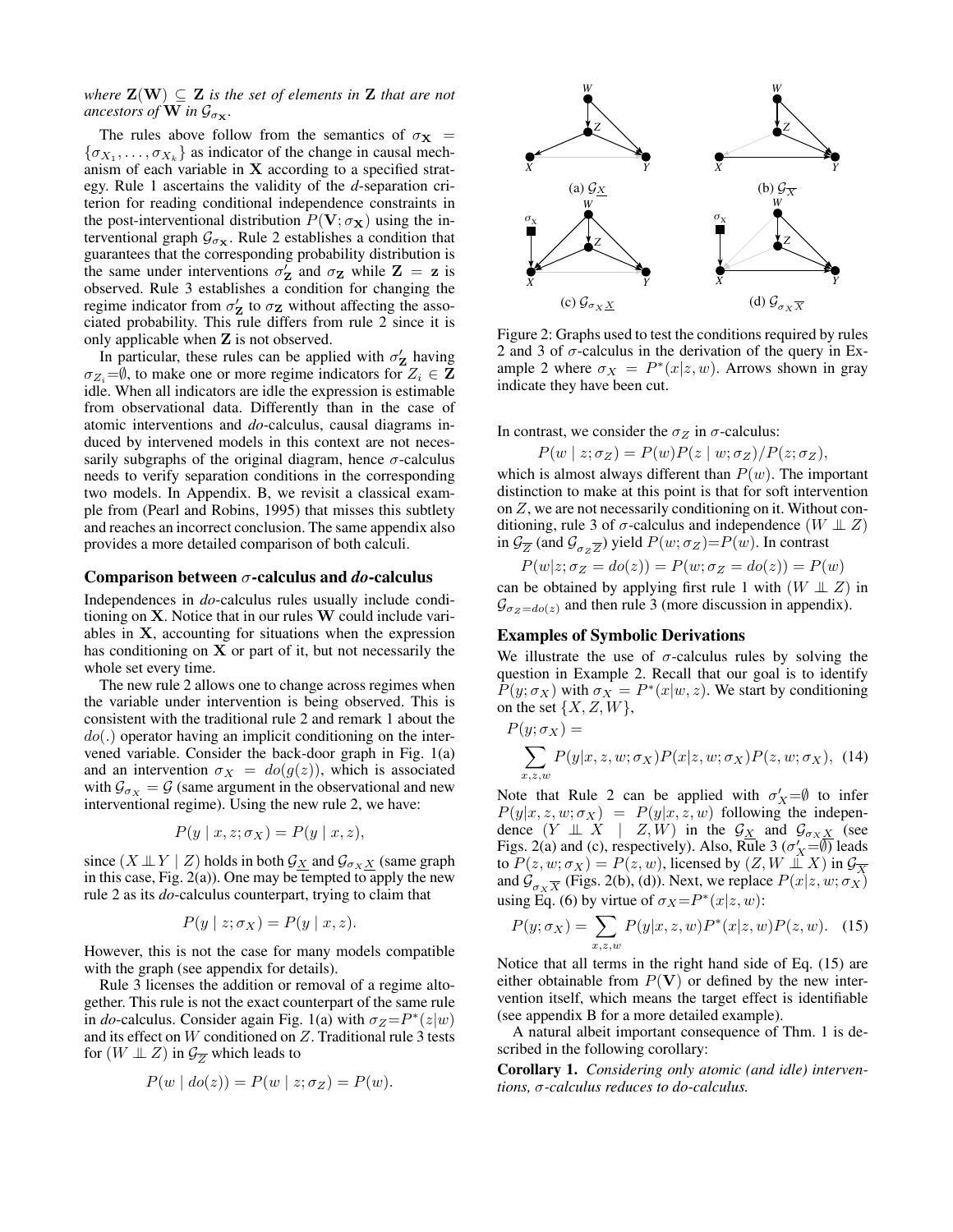## Identifying Effects with (Atomic and Non-atomic) Surrogate Experiments

It's not uncommon that the effect of a certain intervention is not identifiable from observational data alone whenever unobserved confounders are present. It may be the case that experiments over surrogate variables may be available for use, which has been called in the literature the problem of *z-identification* (Bareinboim and Pearl, 2012; Lee et al., 2019). For instance, experiments over a set of surrogate variables **Z** may be more accessible to manipulation than the target effect  $\sigma_{\mathbf{X}}$ . In this case, still, experiments are assumed to be the product of controlled trials, that is, of atomic interventions. In this section, we leverage data from surrogate experiments obtained from general interventions.

Example 3. To illustrate this setting, consider the causal diagram in Fig. 3(a) and the effect  $P(y|r, z; \sigma_X = P^*(X|R)),$ which is not identifiable from  $P(V)$ . However, suppose a distribution  $P(\mathbf{V}; \sigma_Z = P^*(Z|X))$  is given as an additional input. We can then write the target effect as

$$
P(y|r, z; \sigma_X)
$$
  
=  $P(y|r, z; \sigma_X, \sigma_Z = do(z))$  (16)

$$
= P(y|r, z; \sigma_Z = do(z)) \tag{17}
$$

$$
= \sum_{x'} P(y|r, x', z; \sigma_Z = do(z)) P(x'|r, z; \sigma_z = do(z)). \tag{18}
$$

Eq. (16) follows from Rule 2 and the independence (Y  $\perp$  $Z \parallel R$ ) in  $\mathcal{G}_{\sigma_X \sigma_Z = \emptyset \underline{Z}}$  and  $\mathcal{G}_{\sigma_X \sigma_Z = do(z) \underline{Z}}$ ; Eq. (17) by Rule 3 with  $(Y \perp\!\!\!\perp X \mid R, Z)$  in  $\mathcal{G}_{\sigma_X \sigma_Z = do(z)} \overline{X}$  and  $\mathcal{G}_{\sigma_X=\emptyset \sigma_Z = do(z)\overline{X}}$ . At this point, note that if the given experiment was randomized (i.e.,  $do(z)$ ), the target effect would be identifiable. However, the given distribution came from policy  $\sigma_Z = P^*(Z|X)$ . Nevertheless, we can condition on X and obtain Eq. (18). We can then apply Rule 2 to change the strategy of  $\sigma_Z$  from  $do(Z)$  to  $\tilde{P}^*(Z|X)$  due to  $(Y \perp \!\!\!\perp)$  $Z \mid R, X$ ) in  $\mathcal{G}_{\sigma_Z = do(z)}\underline{Z}$  and  $\mathcal{G}_{\sigma_Z = P^*(Z|X)}\underline{Z}$  that license  $P(y|r, x', z; \sigma_Z = do(z)) = P(y|r, x', z; \sigma_Z = P^*(Z|X)).$ Finally, the second factor in Eq. (18) can be obtained from the observational data by applying Rule 1 with  $(X \perp Z)$  in  $\mathcal{G}_{\sigma_Z = do(z)}$  to remove the observation on z, followed by Rule 3 and  $(X \perp\!\!\!\perp Z \mid R)$  in  $\mathcal{G}_{\sigma_Z \overline{Z}}$  and  $\mathcal{G}_{\sigma_Z = \emptyset \overline{Z}}$  to change  $\sigma_Z$  to the idle regime. Putting the pieces together, we obtain the following expression:

$$
P(y|r, z; \sigma_X) = \sum_{x'} P(y|r, x', z; \sigma_Z = P^*(Z|X)) P(x'|r). \tag{19}
$$

## 5 Identifying the Effect of General Interventions Systematically

Even though  $\sigma$ -calculus is a great tool for understanding and reasoning about the logical implications of general interventions, searching for a derivation in moderately-sized causal models can be a very challenging task given the combinatorial nature of the problem. Also, the solution of realistic applications involving models with thousands of variables requires the use of computers. In this section, we develop an algorithmic solution for identifying the (conditional) effect



Figure 3: (a) is the original diagram for which we want to identify the effect  $P(y|r, z; \sigma_X = P^*(X|R))$  corresponding to the diagram in (b). Experimental data is given in the form of  $P(\mathbf{V}; \sigma_Z = P^*(Z|X))$  corresponding to (c). Diagram in (d) is intermediate in the derivation of the target effect (see text for details).

of general interventions (Table 1) from observational and experimental data, based on a given causal diagram G.

Consider a query of interest  $P(y, w; \sigma_X)$  and let  $D =$  $An(\mathbf{Y} \cup \mathbf{W})_{\mathcal{G}_{\sigma_{\mathbf{X}}}},$  then from Eq. (7) we can sum out variables that are not ancestors of  $(Y \cup W)$  and obtain

$$
P(\mathbf{y}, \mathbf{w}; \sigma_{\mathbf{X}}) = \sum_{\mathbf{v} \setminus (\mathbf{y} \cup \mathbf{w})} P(\mathbf{v}; \sigma_{\mathbf{X}})
$$
  
= 
$$
\sum_{\mathbf{d} \setminus (\mathbf{y} \cup \mathbf{w})} \sum_{\mathbf{u}^*} \prod_{\{i \mid V_i \in \mathbf{D}\}} P(v_i | pa_i, u_i; \sigma_{\mathbf{X}}) P(\mathbf{u}^*; \sigma_{\mathbf{X}}).
$$
 (20)

For convenience, and following (Tian and Pearl, 2002a), we define for any  $C \subseteq V$  the quantity  $Q[C](v)$ , called *cfactor*, to denote the following function

$$
Q[\mathbf{C}; \sigma_{\mathbf{X}}](\mathbf{v}) = \sum_{u(\mathbf{C}) \{i|V_i \in \mathbf{C}\}} P(v_i|pa_i, u_i; \sigma_{\mathbf{X}}) P(u(\mathbf{C}); \sigma_{\mathbf{X}}), \quad (21)
$$

where  $U(\mathbf{C}) = \bigcup_{V_i \in \mathbf{C}} U_i$ . In particular, note that  $Q[\mathbf{V}; \sigma_{\mathbf{X}}](\mathbf{v}) = P(\mathbf{v}; \sigma_{\mathbf{X}})$  and when  $\sigma_{\mathbf{X}} = \emptyset$ ,  $Q[\mathbf{C}; \sigma_{\mathbf{X}}] =$  $Q[\mathbf{C}]$ . For convenience, we will often write  $Q[\mathbf{C}](\mathbf{v})$  as  $Q[\mathbf{C}]$ , and whenever  $\mathbf{C} = \{V_i\}$  we will write  $Q[V_i]$  instead of  $Q[\{V_i\}]$ . Using c-factors, Eq. (20) translates into  $P(\mathbf{y}, \mathbf{w}; \sigma_{\mathbf{X}}) = \sum_{\mathbf{d} \setminus (\mathbf{y} \cup \mathbf{w})} Q[\mathbf{D}; \sigma_{\mathbf{X}}].$  Now consider the query  $P(y|\mathbf{w}; \sigma_{\mathbf{X}})$ , we can write

$$
P(\mathbf{y}|\mathbf{w};\sigma_{\mathbf{X}}) = \frac{P(\mathbf{y},\mathbf{w};\sigma_{\mathbf{X}})}{\sum_{\mathbf{y}} P(\mathbf{y},\mathbf{w};\sigma_{\mathbf{X}})} = \frac{\sum_{\mathbf{d}\setminus(\mathbf{y}\cup\mathbf{w})} Q[\mathbf{D};\sigma_{\mathbf{X}}]}{\sum_{\mathbf{d}\setminus\mathbf{w}} Q[\mathbf{D};\sigma_{\mathbf{X}}]}.
$$
(22)

Moreover, Eq. (22) can be further simplified as stated in the following

**Lemma 1.** *Let*  $Y, X, W \subset V$  *with*  $W \cap Y = \emptyset$  *and let*  $\mathcal{G}$ *be a causal diagram over the variables* V. The effect  $P(y \mid$  $\mathbf{w}; \sigma_{\mathbf{X}}$ ) *is given by:* 

$$
P(\mathbf{y}|\mathbf{w};\sigma_{\mathbf{X}}) = \sum_{\mathbf{a}\backslash(\mathbf{y}\cup\mathbf{w})} Q[\mathbf{A};\sigma_{\mathbf{X}}] / \sum_{\mathbf{a}\backslash\mathbf{w}} Q[\mathbf{A};\sigma_{\mathbf{X}}], (23)
$$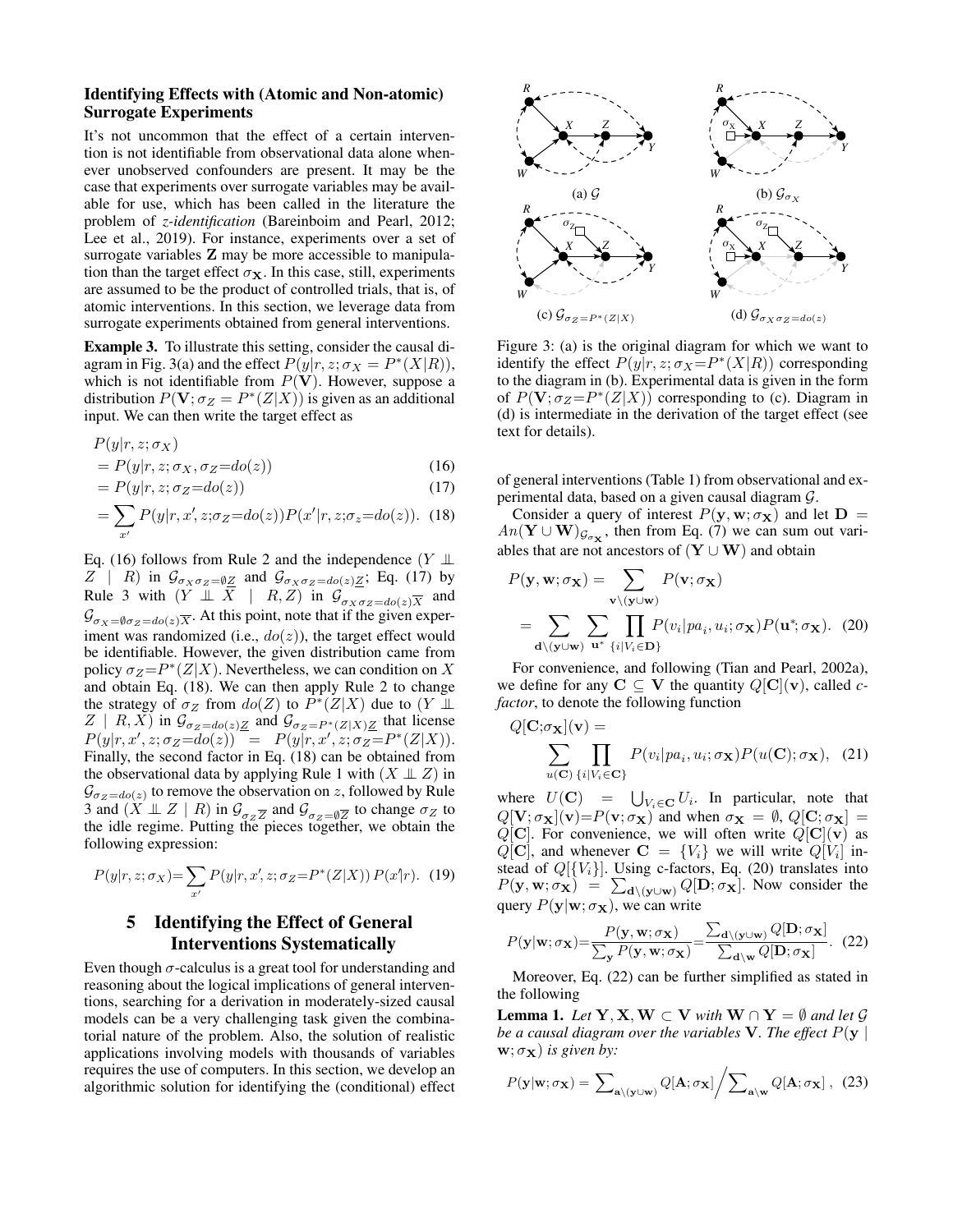*where* A *is the set of all variables connected to* Y *(including* Y*) by any path (regardless of the directionality) in*  $\mathcal{G}_{\sigma_{\mathbf{X}}[\mathbf{D}]\underline{\mathbf{W}}}$ , with  $\mathbf{D} = An(\mathbf{Y} \cup \mathbf{W})_{\mathcal{G}_{\sigma_{\mathbf{X}}}}$ .

The problem we need to solve now is to determine if, and how, the c-factor  $Q[\mathbf{A}; \sigma_{\mathbf{X}}]$  can be computed from the observed data (i.e.,  $P(V)=Q[V]$ ). To do so, we will leverage the machinery developed by (Tian and Pearl, 2002a; Huang and Valtorta, 2006) that deals with the identification of c-factors from other (larger) c-factors. First, note that the set of observable variables present in a causal diagram  $G$  can be partitioned into sets called *c-components* (Tian and Pearl, 2002a). Two variables are in the same c-component set if and only if they are connected by a path composed entirely of bidirected edges in  $G$ . Using this notion we state the following results, which will be key for our algorithm:

Lemma 2. *Let* A *be defined relative to* X, Y,W *as in lemma 1, then:*

$$
Q[\mathbf{A}; \sigma_{\mathbf{X}}] = Q[\mathbf{A}^{\mathbf{X}}; \sigma_{\mathbf{X}}] Q[\mathbf{A} \setminus \mathbf{A}^{\mathbf{X}}], \qquad (24)
$$

*where*  $A^X$  *is the union of the c-components of*  $\mathcal{G}_{\sigma_X[A]}$  *containing variables in* X*.*

Note that the factor  $Q[\mathbf{A} \backslash \mathbf{A}^{\mathbf{X}}]$  in Eq. (24) corresponds to the idle regime. Hence, to asses if such c-factor is computable from  $P(V)$  or a given  $P(V;\sigma_Z)$ , we can use the algorithm IDENTIFY from (Tian and Pearl, 2002a) and the following lemma.

**Lemma 3.** Let  $\sigma_{\mathbf{Z}}$  *indicate any intervention on*  $\mathbf{Z}$  *and let*  $C \subseteq V$ *. Then,*  $Q[C] = Q[C; \sigma_Z]$  *if*  $C \cap Z = \emptyset$ *.* 

What is left is to reason about the c-factor  $Q[\mathbf{A}^{\mathbf{X}}; \sigma_{\mathbf{X}}]$ . In the case of atomic, conditional and stochastic interventions;  $A^X$  is simply X because for those interventions, variables in  $X$  do not share unobservable parents with any other variable under intervention. Therefore,  $Q[\mathbf{A}^{\mathbf{X}}; \sigma_{\mathbf{X}}] =$  $\prod_{X \in \mathbf{X}} Q[X; \sigma_{\mathbf{X}}]$  where each  $Q[X; \sigma_{\mathbf{X}}] = Q[X; \sigma_X]$  is obtained by replacing it with the corresponding equation among (4), (5) or (6).

Following the discussion in this section, we propose the algorithm  $\sigma$ -IDENTIFY (Alg. 1). This procedure takes as input the variables defining a query, the specification of  $\sigma_{\mathbf{X}}$ (i.e., what type of intervention is being applied and its arguments), a set of available distributions ( $\mathbb{Z} = {\lbrace \sigma_{\emptyset} \rbrace}$  when only  $P(V)$  is known.) and the causal diagram. The subroutine 'REPLACE' handles factors of intervened variables, replacing them according to the type of intervention.  $\sigma$ -IDENTIFY runs in  $O(n^4z)$  time, where n is the number of nodes in  $\mathcal G$ and  $z = |\mathbb{Z}|$  (see Appendix C).

For an illustration, we run  $\sigma$ -IDENTIFY to identify  $P(y|r; \sigma_X = P^*(X|R))$  in Fig. 3(a), where  $Y = \{Y\}$ ,  $\mathbf{W} = \{R\}$  and  $\sigma_{\mathbf{X}} = \{\sigma_X = P^*(X|R)\};$  from observation and experimental data  $\mathbb{Z} = {\sigma_{\emptyset}, \sigma_Z = P^*(Z|X)}$ . Here,  $A = \{R, X, Z, Y\}$  and the c-components of  $\mathcal{G}_{\sigma_X[A]}$  are  $A_1 = \{R, Y\}, A_2 = \{Z\}$  and  $A_3 = \{X\}.$  The loop in line 2 will pick up  $\mathbf{A}_1$  with  $\sigma_{\mathbf{Z}} = \sigma_Z = P^*(Z|X)$ , where  $\mathbf{B}_i = \{R, X, Y, W\}$  is the c-component of  $\mathcal{G}_{\sigma_z}$ (Fig. 3(c)) containing  $A_1$ , for which IDENTIFY will return  $\sum_{x'} P(y|r, x', z; \sigma_Z) P(x', r; \sigma_Z)$ . Next, in the same loop,  $\mathbf{A}_2$  matches with  $\sigma_{\mathbf{Z}} = \sigma_{\emptyset}$  and IDENTIFY returns

## Algorithm 1  $\sigma$ -IDENTIFY(Y, W,  $\sigma_{\mathbf{X}}, \mathbb{Z}, \mathcal{G}$ )

**Input:**  $\mathcal{G}$  causal diagram over a set of variables  $V, Y, W \subseteq V$  disjoint subsets of variables, an intervention strategy  $\sigma$ **x** defined over a set  $\mathbf{X} \subseteq \mathbf{V}$ , and a set  $\mathbb{Z} = {\{\sigma_{\mathbf{Z}_i}\}}_{i=1}^n$  of known (interventional) distributions.

**Output**:  $P(y|w; \sigma_X)$  in terms of available distributions or FAIL.

- 1: let **A** be defined as in lemma 1, and let  $A_1, \ldots, A_n$  be the set of c-components of  $\mathcal{G}_{\sigma_{\mathbf{X}}[\mathbf{A}]}$ .
- 2: for each  $A_i$  containing no variable in X and every  $\sigma_z \in \mathbb{Z}$ such that  $\mathbf{A}_i \cap \mathbf{Z} = \emptyset$  do
- 3: let  $\mathbf{B}_i$  be the c-component of  $\mathcal{G}_{\sigma_{\mathbf{Z}}}$  such that  $\mathbf{A}_i \subseteq \mathbf{B}_i$ .
- 4: if IDENTIFY $({\bf A}_i,{\bf B}_i,Q[{\bf B}_i],{\cal G}_{\sigma_{\bf Z}})$  does not Fail then
- 5:  $Q[\mathbf{A}_i; \sigma_{\mathbf{X}}] = \text{IDENTIFY}(\mathbf{A}_i, \mathbf{B}_i, Q[\mathbf{B}_i], \mathcal{G}_{\sigma_{\mathbf{Z}}}).$
- 6: move to the next  $A_i$ .
- 7: end if
- 8: end for
- 9: for each  $A_i$  containing variables in X let  $Q[A_i; \sigma_X]$  =  $REPLACE(A<sub>i</sub>, \sigma<sub>X</sub>)$ .
- 10: if any  $Q[A_i]$  was not assigned then return FAIL.
- 11: let  $Q[\mathbf{A}; \sigma_{\mathbf{X}}] = \prod_i Q[\mathbf{A}_i; \sigma_{\mathbf{X}}].$
- 12: return  $\sum_{\mathbf{a}\setminus(\mathbf{y}\cup\mathbf{w})} Q[\mathbf{A};\sigma\mathbf{x}] / \sum_{\mathbf{a}\setminus\mathbf{w}} Q[\mathbf{A};\sigma\mathbf{x}]$ .

 $\sum_{r',w} P(z|r',w,x)P(r',w)$ . Line 9 handles  $\mathbf{A}_3$  and replaces it with  $P^*(x|r)$  according to the intervention  $\sigma_{\mathbf{X}}$ . Finally, the return expression is

$$
P(y|r; \sigma_X) = Q[\mathbf{A}; \sigma_{\mathbf{X}}] / \sum_{y} Q[\mathbf{A}; \sigma_{\mathbf{X}}], \quad (25)
$$

where

$$
Q[\mathbf{A}; \sigma_{\mathbf{X}}] = \sum_{x,z} P^*(x|r) (\sum_{x'} P(y|r, x', z; \sigma_Z) P(r, x'; \sigma_Z))
$$

$$
(\sum_{r',w} P(z|r', w, x) P(r', w)) (26)
$$

**Theorem 2.** *The effect*  $P(y | w; \sigma_X)$  *is identifiable if*  $\sigma$ -IDENTIFY *(Alg. 1) does not fail. Moreover, the expression returned is a valid estimand for the effect.*

#### 6 Conclusions

In this paper, we introduced a set of inference rules for reasoning about the effect of general interventions (Thm. 1), which has been called  $\sigma$ -calculus. The  $\sigma$ -calculus allows one to discover and verify from the causal graph, logical statements about general interventions generated by an arbitrary SCM. We showed how these rules can be used to identify the effect of interventions from a combination of observational and experimental data. Finally, we developed an algorithm (Alg. 1) that decides in an automated fashion whether a reduction of the effect of interest to the set of observed quantities (observational and experimental) exists; if so, it also returns the corresponding mapping. The algorithm and  $\sigma$ -calculus were proven sound and efficient for the task of identification of general interventions (Thm. 2), subsuming previous treatment for atomic interventions by *do*-calculus.

#### Acknowledgements

This research was supported by grants from IBM Research, Adobe Research, NSF IIS-1704352, and IIS-1750807 (CAREER).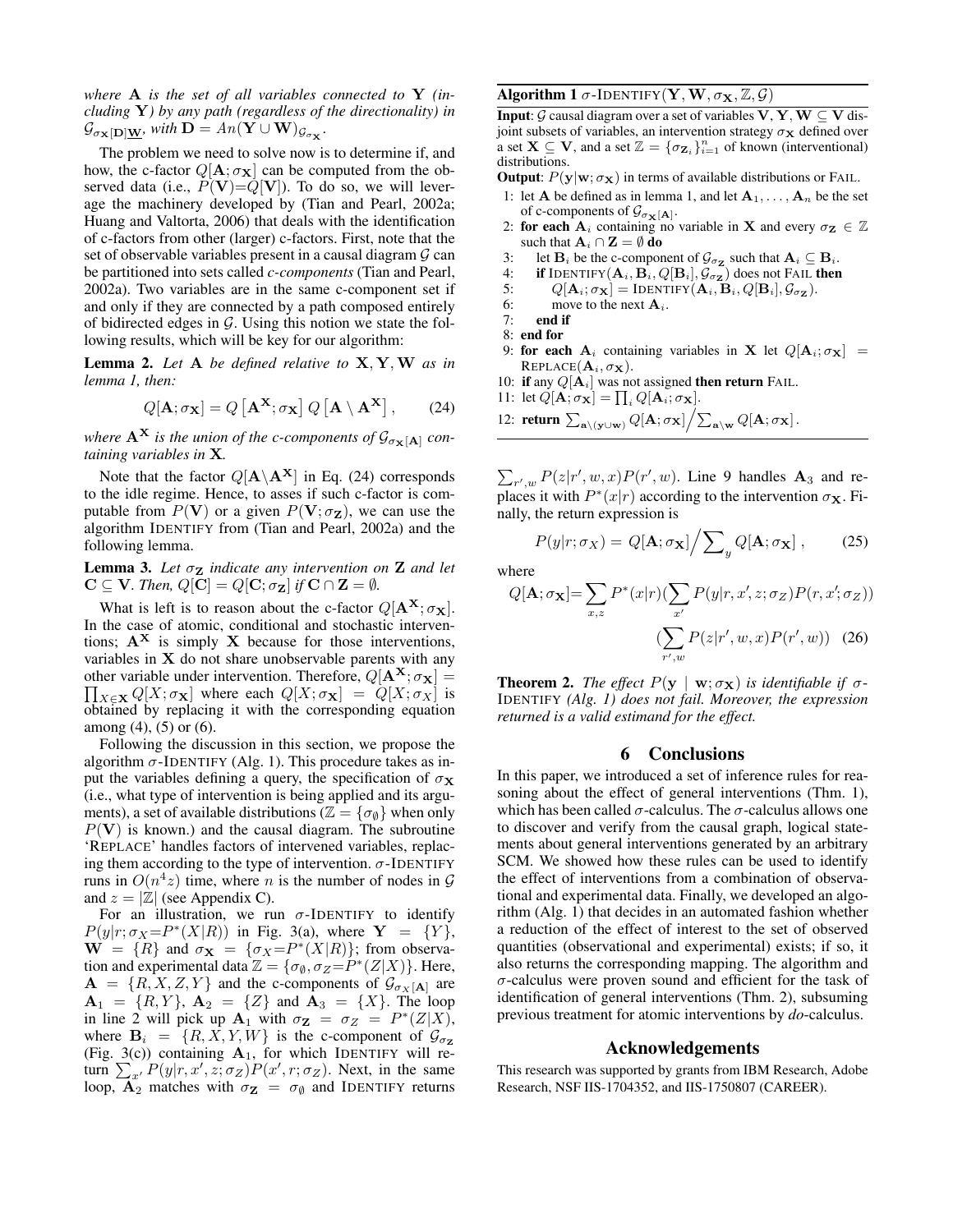## References

Aldrich, J. (1989). Autonomy. *Oxford Economic Papers*, 41:15– 34.

Bareinboim, E., Brito, C., and Pearl, J. (2012). Local Characterizations of Causal Bayesian Networks. In Croitoru, M., Rudolph, S., Wilson, N., Howse, J., and Corby, O., editors, *GKR 2011, LNAI 7205*, pages 1–17.

Bareinboim, E. and Pearl, J. (2012). Causal Inference by Surrogate Experiments: z-Identifiability. In *Proceedings of the Twenty-Eighth Conference on Uncertainty in Artificial Intelligence*, pages 113– 120. AUAI Press.

Bareinboim, E. and Pearl, J. (2014). Transportability from Multiple Environments with Limited Experiments: Completeness Results. In *Advances in Neural Information Processing Systems 27*, pages 280–288.

Bareinboim, E. and Pearl, J. (2016). Causal inference and the datafusion problem. *Proceedings of the National Academy of Sciences*, 113(27):7345–7352.

Cartwright, N. (2007). *Hunting Causes and Using Them: Approaches in Philosophy and Economics*. Cambridge University Press, New York, NY.

Correa, J. D. and Bareinboim, E. (2019). From Statistical Transportability to Estimating the Effects of Stochastic Interventions. In *Proceedings of the 27th International Joint Conference on Artificial Intelligence*.

Dawid, A. P. (2002). Influence diagrams for causal modelling and inference. *International Statistical Review*, 70:161–189.

Dawid, A. P. (2015). Statistical Causality from a Decision-Theoretic Perspective. *Annual Review of Statistics and Its Application*, 2(1):273–303.

Didelez, V., Dawid, A. P., and Geneletti, S. (2006). Direct and indirect effects of sequential treatments. In *Proceedings of the Twenty-Second Conference on Uncertainty in Artificial Intelligence*, pages 138–146. AUAI Press.

Fisher, R. A. (1951). *The Design of Experiments*. Oliver and Boyd, Edinburgh, 6th edition.

Haavelmo, T. (1943). The Statistical Implications of a System of Simultaneous Equations. *Econometrica*, 11(1):1–12.

Heckman, J. J. (2005). The Scientific Model of Causality. *Sociological Methodology*, 35:1–97.

Huang, Y. and Valtorta, M. (2006). Identifiability in Causal Bayesian Networks: A Sound and Complete Algorithm. In *Proceedings of the Twenty-First National Conference on Artificial Intelligence (AAAI 2006)*, pages 1149–1156. AAAI Press.

Huang, Y. and Valtorta, M. (2008). On the completeness of an identifiability algorithm for semi-Markovian models. *Annals of Mathematics and Artificial Intelligence*, 54(4):363–408.

Lee, S., Correa, J. D., and Bareinboim, E. (2019). General Identifiability with Arbitrary Surrogate Experiments. In *Proceedings of the Thirty-Fifth Conference Annual Conference on Uncertainty in Artificial Intelligence*, Corvallis, OR. AUAI Press.

Lewis, D. (1973). *Counterfactuals*. Harvard University Press, Cambridge, MA.

Neyman, J. (1923). Sur les applications de la thar des probabilities aux experiences Agaricales: Essay des principle.

Pearl, J. (1993a). Aspects of graphical models connected with causality. *Proceedings of the 49th Session of the International Statistical Institute*, 1(August):399–401.

Pearl, J. (1993b). Graphical Models, Causality, and Intervention. *Statistical Science*, 8(3):266–273.

Pearl, J. (1994). A probabilistic calculus of actions. In *Uncertainty in Artificial Intelligence 10*, pages 454–462. Morgan Kaufmann, San Mateo, CA.

Pearl, J. (1995). Causal diagrams for empirical research. *Biometrika*, 82(4):669–688.

Pearl, J. (2000). *Causality: Models, Reasoning, and Inference*. Cambridge University Press, New York, NY, USA, 2nd edition.

Pearl, J. (2010). Review of N. Cartwright 'Hunting Causes and Using Them'. *Economics and Philosophy*, 26:69–77.

Pearl, J. and Mackenzie, D. (2018). *The Book of Why*. Basic Books, New York.

Pearl, J. and Robins, J. M. (1995). Probabilistic evaluation of sequential plans from causal models with hidden variables. In Besnard, P. and Hanks, S., editors, *Uncertainty in Artificial Intelligence 11*, pages 444–453. Morgan Kaufmann, San Francisco.

Rubin, D. B. (1974). Estimating causal effects of treatments in randomized and nonrandomized studies. *Journal of Educational Psychology*, 66(5):688–701.

Shpitser, I. and Pearl, J. (2006a). Identification of Conditional Interventional Distributions. In *Proceedings of the Twenty-Second Conference on Uncertainty in Artificial Intelligence*, pages 437– 444, Corvallis, OR. AUAI Press.

Shpitser, I. and Pearl, J. (2006b). Identification of Joint Interventional Distributions in Recursive semi-Markovian Causal Models. In *Proceedings of the Twenty-First AAAI Conference on Artificial Intelligence*, volume 2, pages 1219–1226.

Shpitser, I. and Sherman, E. (2018). Identification of Personalized Effects Associated With Causal Pathways. In *Proceedings of the 34th Conference on Uncertainty in Artificial Intelligence*, pages 530–539.

Spirtes, P., Glymour, C. N., and Scheines, R. (2001). *Causation, Prediction, and Search*. MIT Press, 2nd edition.

Strotz, R. H. and Wold, H. O. A. (1960). Recursive versus nonrecursive systems: An attempt at synthesis. *Econometrica*, 28:417– 427.

Tian, J. (2004). Identifying Conditional Causal Effects. In *Proceedings of the 20th Conference on Uncertainty in Artificial Intelligence*, UAI '04, pages 561–568, Arlington, Virginia, United States. AUAI Press.

Tian, J. (2008). Identifying Dynamic Sequential Plans. In *In Proceedings of the Twenty-Fourth Conference Annual Conference on Uncertainty in Artificial Intelligence (UAI-08)*, pages 554–561, Corvallis, Oregon. AUAI Press.

Tian, J. and Pearl, J. (2002a). A General Identification Condition for Causal Effects. In *Proceedings of the Eighteenth National Conference on Artificial Intelligence (AAAI 2002)*, pages 567–573. AAAI Press/The MIT Press.

Tian, J. and Pearl, J. (2002b). On the Testable Implications of Causal Models with Hidden Variables. *Proceedings of the Eighteenth Conference on Uncertainty in Artificial Intelligence (UAI-02)*, pages 519–527.

Woodward, J. (2003). *Making Things Happen*. Oxford University Press, New York, NY.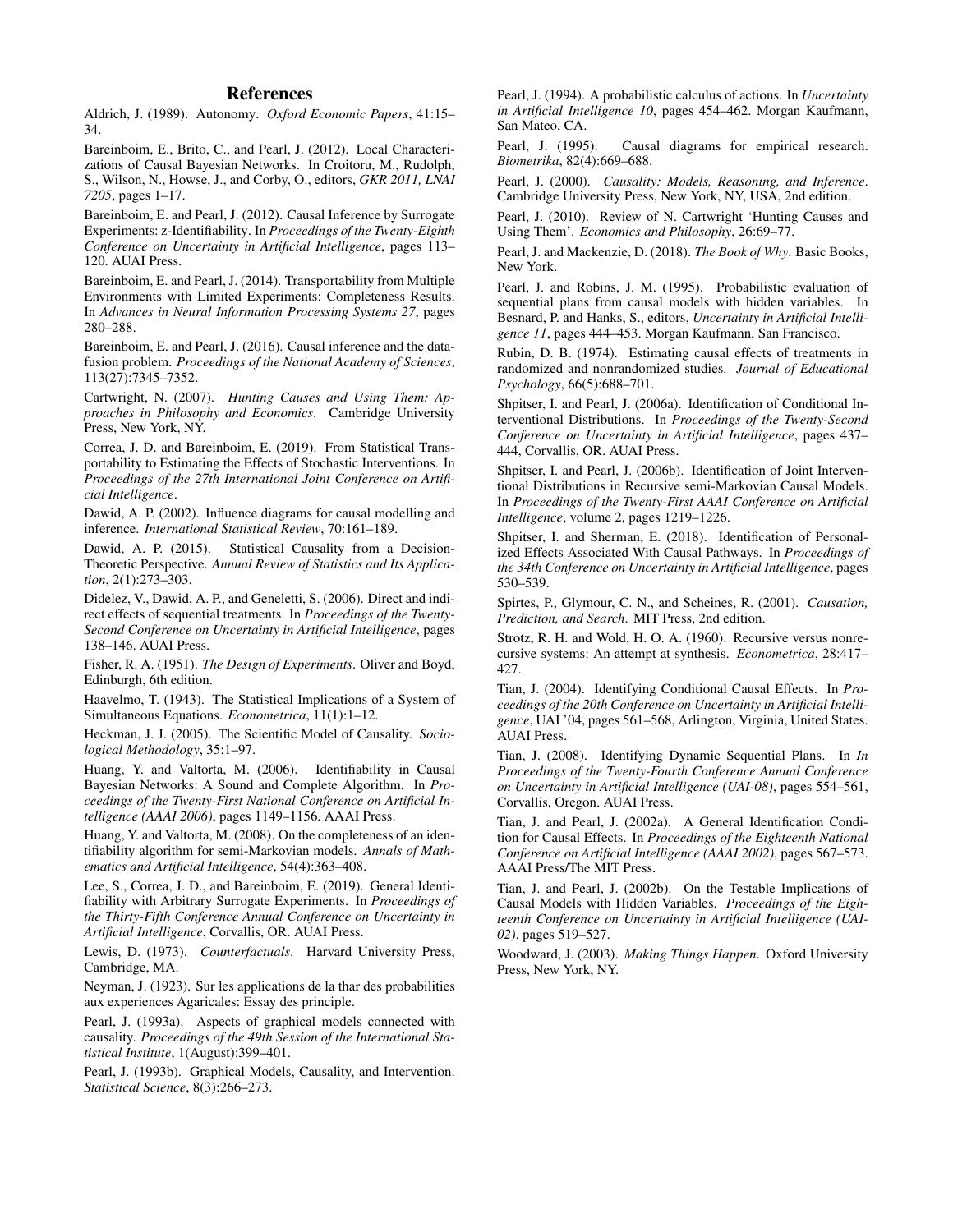## A Calculus for Stochastic Interventions: Causal Effect Identification and Surrogate Experiments - Appendix

### A Proofs for Section 3

**Proposition 1.** Let  $\sigma_X$  be an intervention where every vari*able in*  $\mathbf{U}^* \setminus \mathbf{U}$  *affects at most one*  $X \in \mathbf{X}$ *. Then for any Markovian model the effect*  $P(y; \sigma_X)$  *is given by* 

$$
\sum_{\mathbf{v} \setminus \mathbf{y}} \sum_{u(\mathbf{X})} \prod_{\{i \mid V_i \in \mathbf{X}\}} P(v_i | pa_i; \sigma_{\mathbf{X}})
$$

$$
\prod_{\{i \mid V_i \in \mathbf{V} \setminus \mathbf{X}\}} P(v_i | pa_i). \tag{27}
$$

*Proof.* In this kind of models the set U can partitioned into disjoint sets, with  $U_i$  affecting only  $V_i$ . Also, it is the case that  $(U_i \perp\!\!\!\perp Pa_i)$  hence

$$
P(\mathbf{u}) = \prod_i P(u_i) = \prod_i P(u_i | pa_i).
$$

From Eq. 8 we can distribute each  $P(u_i|pa_i)$  so that  $P(v_i|pa_i, u_i)P(u_i) = P(v_i|pa_i, u_i)P(u_i|pa_i) =$  $P(v_i, u_i|pa_i).$ 

$$
P(\mathbf{v}; \sigma_{\mathbf{X}}) = \sum_{\mathbf{u}^*} \prod_{\{i \mid V_i \in \mathbf{X}\}} P(v_i | pa_i, u_i; \sigma_{\mathbf{X}}) P(\mathbf{u}^* \backslash \mathbf{u}; \sigma_{\mathbf{X}})
$$

$$
\prod_{\{i \mid V_i \in \mathbf{V} \backslash \mathbf{X}\}} P(v_i, u_i | pa_i). \tag{28}
$$

The sum over U can be broken into sums over  $U \setminus U$  and for each  $U_i$ . Pulling the  $U_i$ 's sums into the product we have:

$$
P(\mathbf{v}; \sigma_{\mathbf{X}}) = \sum_{\mathbf{u}^* \backslash \mathbf{u}} \prod_{\{i \mid V_i \in \mathbf{X}\}} P(v_i | pa_i, u_i; \sigma_{\mathbf{X}}) P(\mathbf{u}^* \backslash \mathbf{u}; \sigma_{\mathbf{X}})
$$

$$
\prod_{\{i \mid V_i \in \mathbf{V} \backslash \mathbf{X}\}} \sum_{u_i} P(v_i, u_i | pa_i), \qquad (29)
$$

which simplifies to

$$
P(\mathbf{v}; \sigma_{\mathbf{X}}) = \sum_{\mathbf{u}^* \backslash \mathbf{u}} \prod_{\{i \mid V_i \in \mathbf{X}\}} P(v_i | pa_i, u_i; \sigma_{\mathbf{X}}) P(\mathbf{u}^* \backslash \mathbf{u}; \sigma_{\mathbf{X}})
$$

$$
\prod_{\{i \mid V_i \in \mathbf{V} \backslash \mathbf{X}\}} P(v_i | pa_i). \tag{30}
$$

If the randomness of the interventions in  $\sigma$ **x** is not shared among them (i.e. each  $U_i \in U^* \setminus U$  only affects a particular  $V_i \in \mathbf{X}$ ), then we can follow a similar reasoning to remove the sum over  $\mathbf{U}^* \setminus \mathbf{U}$  and get

$$
P(\mathbf{v};\sigma_{\mathbf{X}}) = \prod_{\{i|V_i \in \mathbf{X}\}} P(v_i|pa_i;\sigma_{\mathbf{X}}) \prod_{\{i|V_i \in \mathbf{V} \setminus \mathbf{X}\}} P(v_i|pa_i).
$$
\n(31)

Finally, we can sum over  $V \setminus Y$  in both sides to obtain Eq. (27). □

## B Proofs and Examples for Section 4

Theorem 1. *[Inference Rules –* σ*-calculus] Let* G *be a causal diagram compatible with a structural causal model* M*, with endogenous variables* V*. For any disjoint subsets*  $X, Y, Z \subseteq V$ *, two disjoint subsets*  $T, W \subseteq V \setminus (Z \cup Y)$ *(i.e., possibly including* X*), the following rules are valid for any intervention strategies*  $\sigma_{\mathbf{X}}, \sigma_{\mathbf{Z}}$ *, and*  $\sigma'_{\mathbf{Z}}$ *: Rule 1 (Insertion/Deletion of observations):*

$$
P(\mathbf{y} \mid \mathbf{w}, \mathbf{t}; \sigma_{\mathbf{X}}) = P(\mathbf{y} \mid \mathbf{w}; \sigma_{\mathbf{X}})
$$
  
if  $(\mathbf{Y} \perp \mathbf{T} \mid \mathbf{W})$  in  $\mathcal{G}_{\sigma_{\mathbf{X}}}.$  (11)

*Rule 2 (Change of regimes under observation):*

$$
P(\mathbf{y} \mid \mathbf{z}, \mathbf{w}; \sigma_{\mathbf{x}}, \sigma_{\mathbf{z}}) = P(\mathbf{y} \mid \mathbf{z}, \mathbf{w}; \sigma_{\mathbf{x}}, \sigma_{\mathbf{z}}')
$$
  
if  $(\mathbf{Y} \perp \mathbf{Z} \mid \mathbf{W})$  in  $\mathcal{G}_{\sigma_{\mathbf{X}} \sigma_{\mathbf{Z}} \mathbf{Z}}$  and  $\mathcal{G}_{\sigma_{\mathbf{X}} \sigma_{\mathbf{Z}}' \mathbf{Z'}}$ . (12)

*Rule 3 (Change of regimes without observation):*

$$
P(\mathbf{y} \mid \mathbf{w}; \sigma_{\mathbf{x}}, \sigma_{\mathbf{z}}) = P(\mathbf{y} \mid \mathbf{w}; \sigma_{\mathbf{x}}, \sigma_{\mathbf{z}}')
$$
  
if  $(\mathbf{Y} \perp \mathbf{Z} \mid \mathbf{W})$  in  $\mathcal{G}_{\sigma_{\mathbf{X}} \sigma_{\mathbf{Z}} \mathbf{Z}(\mathbf{W})}$  and  $\mathcal{G}_{\sigma_{\mathbf{X}} \sigma_{\mathbf{Z}}' \mathbf{Z}(\mathbf{W})}$ , (13)

*where*  $\mathbf{Z}(\mathbf{W}) \subseteq \mathbf{Z}$  *is the set of elements in*  $\mathbf{Z}$  *that are not ancestors of* **W** in  $\mathcal{G}_{\sigma_{\mathbf{x}}}$ .

*Proof.* Rule 1 Both sides of the expression refer to the same model  $M_{\sigma_X}$  and the corresponding causal diagram  $\mathcal{G}_{\sigma_X}$ . So the condition licenses the equality by application of the dseparation criterion in the context of this pair.

To prove the next two rules, we will consider a new SCM  $M^*$  with observable variables  $V^* = V \cup \sigma_Z$ ,  $\sigma_Z =$  $\{\sigma_Z\}_{Z\in\mathbf{Z}}$ , that is a new node for each variable affected by interventions on variables in  $Z$ .  $M^*$  has a set of unobservables  $\mathbf{U}^*$  ⊇  $\mathbf{U}$ , and the distribution  $P(\mathbf{u})$  is the same. Further,  $M^*$  has a set of functions  $\mathcal{F}^*$  such that  $f_{v_i}^* = f_{v_i}$  for  $V_i \in \mathbf{V} \setminus (\mathbf{X} \cup \mathbf{Z})$ , for  $X \in \mathbf{X}$  let  $f_x^* = f_{\sigma_X}$  (the function for X in the model  $M_{\sigma_{\mathbf{X}}}$ ). Finally, for  $f_z^*, Z \in \mathbf{Z}$  let

$$
f_z^* = \begin{cases} f_{\sigma'_Z} & \text{if } \sigma_Z = 0\\ f_{\sigma_Z} & \text{if } \sigma_Z = 1 \end{cases},
$$
(32)

where  $f_{\sigma_Z}$  is the function of Z in the model  $M_{\sigma_Z}$  and  $f_{\sigma'_Z}$ the same function in  $M_{\sigma'_{\mathbf{Z}}}$ .

The model  $M^*$  induces a graph  $\mathcal{G}^*$  where  $pa_i$  for any  $V_i \in$  $\mathbf{V} \backslash \mathbf{Z}$  is the same in as in  $\mathcal{G}_{\sigma_{\mathbf{X}}}$ , while  $pa_i, V_i \in \mathbf{Z}$  is the union of the parents of Z in  $\mathcal{G}_{\sigma_{\mathbf{Z}}^{\prime}}$  and  $\mathcal{G}_{\sigma_{\mathbf{Z}}}$ .

Let  $P^*$  denote the probability distribution induced by  $M^*$ . We have that  $P^*(\mathbf{v}|\sigma_{\mathbf{Z}} = 1)$  is exactly the same as  $P(\mathbf{v}; \sigma_{\mathbf{X}}, \sigma_{\mathbf{Z}})$  while  $P^*(\mathbf{v} | \sigma_{\mathbf{Z}} = 0)$  behaves as  $P(\mathbf{v}; \sigma_{\mathbf{X}}, \sigma_{\mathbf{Z}}^{\prime})$ . It follows that for any pair of disjoint sets  $A, B \subset V$ :

$$
P^*(\mathbf{a} | \mathbf{b}, \sigma_{\mathbf{Z}} = 1) = P(\mathbf{a} | \mathbf{b}; \sigma_{\mathbf{X}}, \sigma_{\mathbf{Z}}), \text{ and } (33)
$$

$$
P^*(\mathbf{a} \mid \mathbf{b}, \sigma_\mathbf{Z} = 0) = P(\mathbf{a} \mid \mathbf{b}; \sigma_\mathbf{X}, \sigma'_\mathbf{Z}). \tag{34}
$$

**Rule 2** If  $(\sigma_{\mathbf{Z}} \perp \!\!\! \perp \mathbf{Y} \mid \mathbf{W}, \mathbf{Z})$  in  $\mathcal{G}^*$  it follows

$$
P(\mathbf{y} \mid \mathbf{z}, \mathbf{w}; \sigma_{\mathbf{X}}, \sigma_{\mathbf{Z}}) = P^*(\mathbf{y} \mid \mathbf{z}, \mathbf{w}, \sigma_{\mathbf{Z}} = 1)
$$
 (35)

$$
= P^*(\mathbf{y} \mid \mathbf{z}, \mathbf{w}, \sigma_{\mathbf{Z}} = 0) \qquad (36)
$$

$$
= P(\mathbf{y} \mid \mathbf{z}, \mathbf{w}; \sigma_{\mathbf{X}}, \sigma_{\mathbf{Z}}'). \tag{37}
$$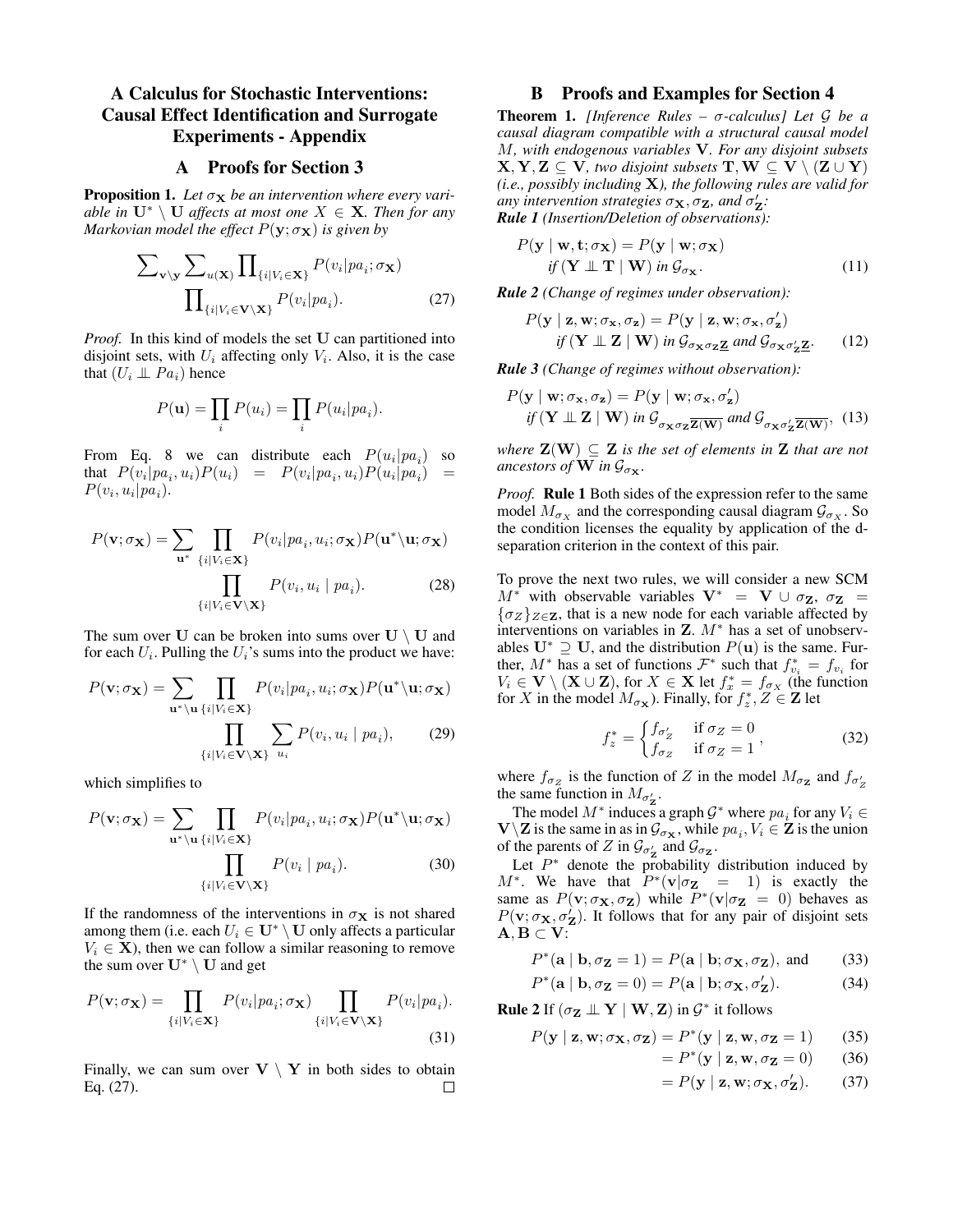If this independence does not hold, there exists a path from  $\sigma_Z$  to some  $Y \in \mathbf{Y}$  in  $\mathcal{G}^*$  that is d-connected given  $\mathbf{W} \cup \mathbf{Z}$ . Let  $\bar{p}$  (without loss of generality) be such a path with no node in **Z** other than Z in it. The path  $\overline{p}$  must start with  $\sigma_Z \to Z \leftarrow A$ , for some variable A, else it is blocked by conditioning on Z. The edge  $(Z \leftarrow A)$  is either present in  $\mathcal{G}_{\sigma \mathbf{x} \sigma_{\mathbf{z}} \mathbf{z}} \mathbf{z}$  or in  $\mathcal{G}_{\sigma \mathbf{x} \sigma_{\mathbf{z}}' \mathbf{z}}$ , which implies the portion of  $\bar{p}$  from  $Z$  to  $Y$  is present in one of those graphs and d-connected given W, which leads to a contradiction to the conditions in the rule.

**Rule 3** If  $(\sigma_{\mathbf{Z}} \perp \!\!\! \perp \mathbf{Y} \mid \mathbf{W})$  in  $\mathcal{G}^*$  it follows

$$
P(\mathbf{y} \mid \mathbf{w}; \sigma_{\mathbf{X}}, \sigma_{\mathbf{Z}}) = P^*(\mathbf{y} \mid \mathbf{w}, \sigma_{\mathbf{Z}} = 1)
$$
 (38)

$$
= P^*(\mathbf{y} \mid \mathbf{w}, \sigma_{\mathbf{Z}} = 0) \tag{39}
$$

$$
= P(\mathbf{y} \mid \mathbf{w}; \sigma_{\mathbf{X}}, \sigma_{\mathbf{Z}}'). \tag{40}
$$

If this independence does not hold, there exists a path from  $\sigma_Z$  to some  $Y \in \mathbf{Y}$  in  $\mathcal{G}^*$  that is d-connected given W. Let  $\bar{p}$  (without loss of generality) be such a path with no node in **Z** other than Z in it. If  $\overline{p}$  starts with  $\sigma_Z \rightarrow Z \leftarrow A, Z$ must have a descendant in W which implies  $Z \notin \mathbf{Z}(\mathbf{W})$ . Hence the edge  $(Z \leftarrow A)$  is in  $\mathcal{G}_{\sigma_{\mathbf{X}} \sigma_{\mathbf{Z}} \overline{\mathbf{Z}(\mathbf{W})}}$  or  $\mathcal{G}_{\sigma_{\mathbf{X}} \sigma_{\mathbf{Z}}' \overline{\mathbf{Z}(\mathbf{W})}}$ . If  $\bar{p}$  starts with  $\sigma_Z \to Z \to A$ ,  $(Z \to A)$  is also in one of those graphs.

Then, the portion of  $\bar{p}$  from Z to Y exists either in  $\mathcal{G}_{\sigma_{\mathbf{X}}\sigma_{\mathbf{Z}}\mathbf{Z}(\mathbf{W})}$  or  $\mathcal{G}_{\sigma_{\mathbf{X}}\sigma_{\mathbf{Z}}'\mathbf{Z}(\mathbf{W})}$  and is d-connected given W, a contradiction to at least one of the independences in the rule.

П

The next result shows that the rules of *do*-calculus follow from  $\sigma$ -calculus when only atomic (and idle) interventions are considered. Before presenting the proof we recall the rules of *do*-calculus:

Rule 1

$$
P(\mathbf{y} \mid do(\mathbf{x}), \mathbf{w}, \mathbf{t}) = P(\mathbf{y} \mid do(\mathbf{x}), \mathbf{w})
$$
  
if  $(\mathbf{Y} \perp \mathbf{T} \mid \mathbf{X}, \mathbf{W})$  in  $\mathcal{G}_{\overline{\mathbf{X}}}$ . (41)

Rule 2

$$
P(\mathbf{y} \mid do(\mathbf{x}), do(\mathbf{z}), \mathbf{w}) = P(\mathbf{y} \mid do(\mathbf{x}), \mathbf{z}, \mathbf{w})
$$
  
if  $(\mathbf{Y} \perp \mathbf{Z} \mid \mathbf{X}, \mathbf{W})$  in  $\mathcal{G}_{\overline{\mathbf{X}}\mathbf{Z}}$ . (42)

Rule 3

$$
P(\mathbf{y} \mid do(\mathbf{x}), do(\mathbf{z}), \mathbf{w}) = P(\mathbf{y} \mid do(\mathbf{x}), \mathbf{w})
$$
  
if  $(\mathbf{Y} \perp \mathbf{Z} \mid \mathbf{X}, \mathbf{W})$  in  $\mathcal{G}_{\overline{\mathbf{XZ}(\mathbf{W})}}$ , (43)

where  $\mathbf{Z}(\mathbf{W}) \subseteq \mathbf{Z}$  are not ancestors of  $\mathbf{W}$  in  $\mathcal{G}_{\overline{\mathbf{X}}}$ .

Corollary 1. *Considering only atomic (and idle) interventions,* σ*-calculus reduces to do-calculus.*

*Proof.* Consider the rules of  $\sigma$ -calculus with  $\sigma_{\mathbf{X}} = do(\mathbf{x}),$  $\sigma_{\mathbf{Z}} = do(\mathbf{z})$  and  $\sigma'_{\mathbf{Z}} = \emptyset$ . Accordingly the graphs associated with the conditions become

$$
\mathcal{G}_{\sigma_{\mathbf{X}}} = \mathcal{G}_{\overline{\mathbf{X}}},\tag{44}
$$

$$
\mathcal{G}_{\sigma_{\mathbf{Z}}} = \mathcal{G}_{\overline{\mathbf{Z}}},\tag{45}
$$

$$
\mathcal{G}_{\sigma'_{\mathbf{Z}}} = \mathcal{G}.\tag{46}
$$

Also let  $W' = X \cup W$ . Rule 1

Consider rule 1 of  $\sigma$ -calculus, if  $(\mathbf{Y} \perp \!\!\! \perp \mathbf{T} \mid \mathbf{W}') \equiv (\mathbf{Y} \perp \!\!\! \perp \mathbf{W}')$  $T \mid X, W$  in  $\mathcal{G}_{\overline{X}}$  we have

$$
P(\mathbf{y} \mid \mathbf{w}', \mathbf{t}; \sigma_{\mathbf{X}}) = P(\mathbf{y} \mid \mathbf{w}'; \sigma_{\mathbf{X}}), \tag{47}
$$

replacing  $W'$  leads to

$$
P(\mathbf{y} \mid \mathbf{x}, \mathbf{w}, \mathbf{t}; \sigma_{\mathbf{X}}) = P(\mathbf{y} \mid \mathbf{x}, \mathbf{w}; \sigma_{\mathbf{X}}). \tag{48}
$$

Then by Eq. (10) we have

$$
P(\mathbf{y} \mid \text{do}(\mathbf{x}), \mathbf{w}, \mathbf{t}) = P(\mathbf{y} \mid \text{do}(\mathbf{x}), \mathbf{w}), \tag{49}
$$

which matches rule 1 in *do*-calculus.

Rule 2

Consider rule 2 of  $\sigma$ -calculus, that needs to be tested in  $\mathcal{G}_{\overline{X}ZZ}$  and  $\mathcal{G}_{\overline{X}Z}$ . It is trivial to see that any conditional independence satisfied by the latter is also satisfied by the former. Then if  $(\mathbf{Y} \perp \!\!\! \perp \mathbf{Z} \mid \mathbf{W}') \equiv (\mathbf{Y} \perp \!\!\! \perp \mathbf{Z} \mid \mathbf{X}, \mathbf{W})$  in  $\mathcal{G}_{\overline{\mathbf{X}} \mathbf{Z}}$ :

$$
P(\mathbf{y} \mid \mathbf{z}, \mathbf{w}'; \sigma_{\mathbf{X}}, \sigma_{\mathbf{Z}}) = P(\mathbf{y} \mid \mathbf{z}, \mathbf{w}'; \sigma_{\mathbf{X}}),
$$
 (50)

replacing  $W'$  leads to

$$
P(\mathbf{y} \mid \mathbf{z}, \mathbf{x}, \mathbf{w},; \sigma_{\mathbf{X}}, \sigma_{\mathbf{Z}}) = P(\mathbf{y} \mid \mathbf{z}, \mathbf{x}, \mathbf{w}; \sigma_{\mathbf{X}}). \tag{51}
$$

Then by Eq. (10) we have

$$
P(\mathbf{y} \mid \text{do}(\mathbf{x}), \text{do}(\mathbf{z}), \mathbf{w}) = P(\mathbf{y} \mid \text{do}(\mathbf{x}), \mathbf{z}, \mathbf{w}), \quad (52)
$$

matching rule 2 of *do*-calculus.

Rule 3

Consider rule 3 of  $\sigma$ -calculus, that needs to be tested in  $\mathcal{G}_{\overline{\mathbf{XZ}(\mathbf{W}')}}$  and  $\mathcal{G}_{\overline{\mathbf{XZ}(\mathbf{W}')}}$ . As before, we only need to test the latter, because it satisfies a subset of the independencies of the former. Moreover, in that graph X has no ancestors (because of the  $\overline{X}$ ), hence no node in Z has descendants in **X** and  $\mathbf{Z}(\mathbf{W} \cup \mathbf{X}) = \mathbf{Z}(\mathbf{W})$ . Then if  $(\mathbf{Y} \perp \perp \mathbf{Z} \mid \mathbf{W}') \equiv$  $(Y \perp\!\!\!\perp Z \mid X, W)$  in  $\mathcal{G}_{\overline{XZ(W)}}$ , we have

$$
P(\mathbf{y} \mid \mathbf{w}'; \sigma_{\mathbf{X}}, \sigma_{\mathbf{Z}}) = P(\mathbf{y} \mid \mathbf{w}'; \sigma_{\mathbf{X}}),
$$
 (53)

replacing  $W'$  leads to

$$
P(\mathbf{y} \mid \mathbf{x}, \mathbf{w}; \sigma_{\mathbf{X}}, \sigma_{\mathbf{Z}}) = P(\mathbf{y} \mid \mathbf{x}, \mathbf{w}; \sigma_{\mathbf{X}}). \tag{54}
$$

Note that  $(Y \perp\!\!\!\perp Z \mid X, W)$  in  $\mathcal{G}_{\overline{\mathbf{XZ}(\mathbf{W})}}$  implies the same independence in  $\mathcal{G}_{\overline{XZ}}$  which could only have less edges. Then, we can apply rule 1 of  $\sigma$ -calculus to introduce an observation on z to the expression in the left hand side:

$$
P(\mathbf{y} \mid \mathbf{z}, \mathbf{x}, \mathbf{w}; \sigma_{\mathbf{X}}, \sigma_{\mathbf{Z}}) = P(\mathbf{y} \mid \mathbf{x}, \mathbf{w}; \sigma_{\mathbf{X}}); \tag{55}
$$

finally by Eq. (10) we have

$$
P(\mathbf{y} \mid \text{do}(\mathbf{x}), \text{do}(\mathbf{z}), \mathbf{w}) = P(\mathbf{y} \mid \text{do}(\mathbf{x}), \mathbf{w}), \tag{56}
$$

matching rule 3 of *do*-calculus.

 $\Box$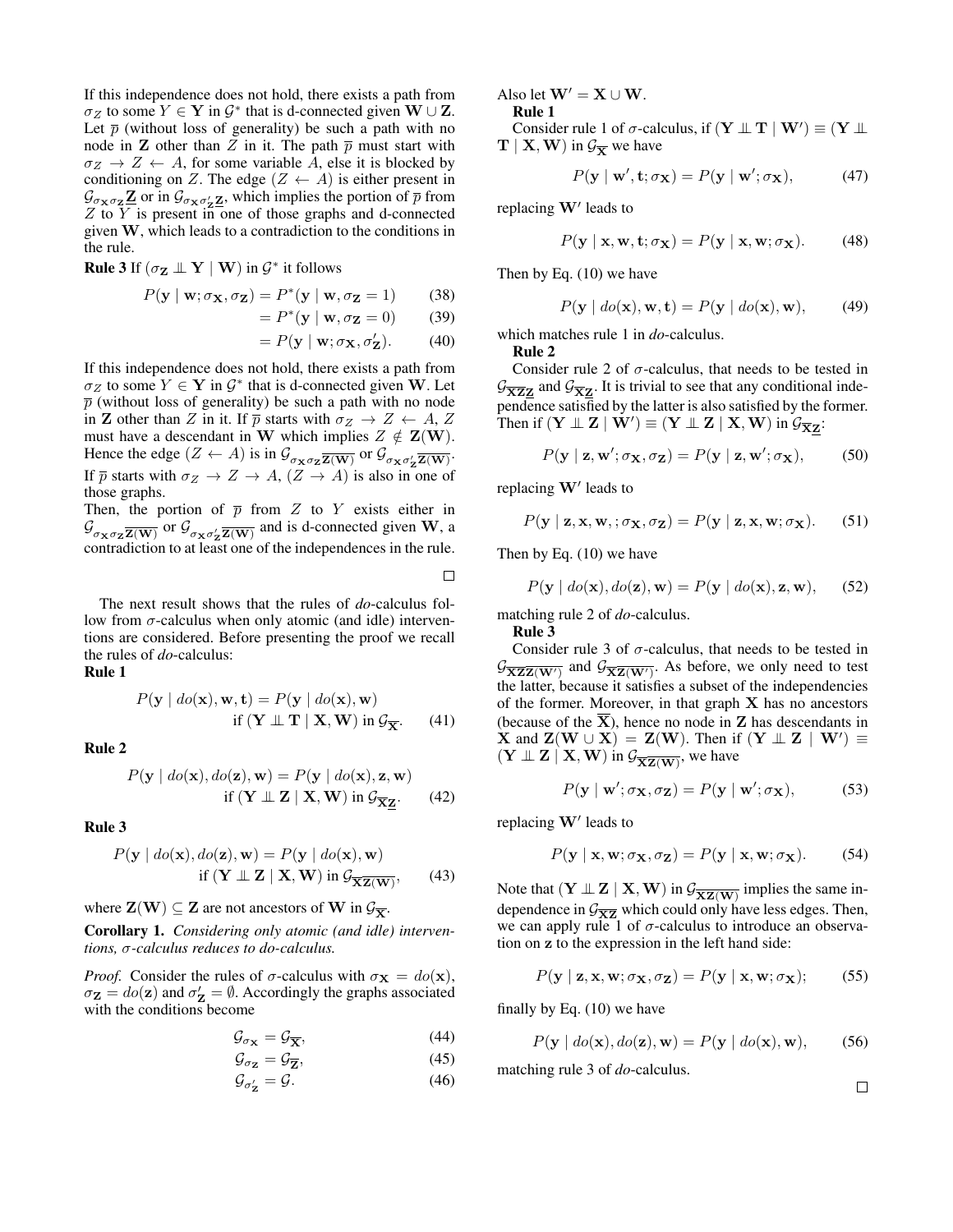#### Comparison between σ-calculus and *do*-calculus

Independences in *do*-calculus rules usually include conditioning on X. Notice that in our rules W could include variables in X, accounting for situations when the expression has conditioning on  $X$  or part of it, but not necessarily the whole set every time.

The new rule 2 allows one to change across regimes when the variable under intervention is being observed. This is consistent with the traditional rule 2 and remark 1 about the  $do(.)$  operator having an implicit conditioning on the intervened variable. Consider the back-door graph in Fig. 1(a) and an intervention  $\sigma_X = do(g(z))$ , which is associated with  $\mathcal{G}_{\sigma_X} = \mathcal{G}$  (same argument in the observational and new interventional regime). Using the new rule 2, we have:

$$
P(y \mid x, z; \sigma_X) = P(y \mid x, z), \tag{57}
$$

since  $(X \perp\!\!\!\perp Y \mid Z)$  holds in both  $\mathcal{G}_X$  and  $\mathcal{G}_{\sigma_X X}$  (same graph in this case, Fig.  $2(a)$ ). One may be tempted to apply the new rule 2 as its *do*-calculus counterpart, trying to claim that

$$
P(y \mid z; \sigma_X) = P(y \mid x, z). \tag{58}
$$

However, this is not the case, to see why, first condition on  $X$  in the l.h.s.,

$$
P(y \mid z; \sigma_X) = \sum_{x} P(y \mid x, z; \sigma_X) P(x \mid z; \sigma_X) \quad (59)
$$

$$
= \sum_{x} P(y \mid x, z) P(x \mid z; \sigma_X), \tag{60}
$$

where the last equality follows from Eq. (57). Note that, in general, Eq. (60) will not be equal to  $P(y | x, z)$ .

Now consider the intervention  $\sigma_X = P^*(X|W)$ . Using rule 2 with  $(Y \perp\!\!\!\perp X \mid Z, W)$  in  $\mathcal{G}_{\underline{X}}$  and  $\mathcal{G}_{\sigma_X \underline{X}}$  yield

$$
P(y \mid x, z, w; \sigma_X) = P(y \mid x, z, w).
$$
 (61)

One might surmise that the effect of  $X$  on  $Y$  conditioned on  $Z$ , no longer on  $W$ , could be computed, i.e.,

$$
P(y \mid x, z; \sigma_X) = P(y \mid x, z). \tag{62}
$$

We can manipulate both sides of the equality to see clearly the differences. First we massage the expressions such that we have the probability of each variable given its parents, for the left hand side:

$$
P(y \mid x, z; \sigma_X)
$$
  
= 
$$
\frac{P(y, x \mid z; \sigma_X)}{P(x \mid z; \sigma_X)}
$$
 (63)

$$
= \frac{\sum_{w} P(y, x, \mid z, w; \sigma_X) P(w; \sigma_X)}{\sum_{w} P(x \mid z, w; \sigma_X) P(w; \sigma_X)}
$$
(64)

$$
= \frac{\sum_{w} P(y \mid x, z, w; \sigma_X) P(x \mid z, w; \sigma_X) P(w; \sigma_X)}{\sum_{w} P(x \mid z, w; \sigma_X) P(w; \sigma_X)}
$$
(65)

From eq. (61) and rule 3 with  $(W \perp\!\!\!\perp X)$  in  $\mathcal{G}_{\sigma_X X}$  and  $\mathcal{G}_{\overline{X}}$ we have  $P(w; \sigma_X) = P(w)$ , it follows

$$
P(y|x, z; \sigma_X) = \frac{\sum_w P(y|x, z, w) P(x|z, w; \sigma_X) P(w)}{\sum_w P(x|z, w; \sigma_X) P(w)}
$$
(66)



Figure 4: Model used to exemplify the use of rule 3 (see text).

For the right hand side,

$$
P(y \mid x, z) = \sum_{w} P(y \mid x, z, w) P(w \mid x, z) \tag{67}
$$

$$
=\sum_{w} P(y \mid x, z, w) P(w) \tag{68}
$$

If  $P(x|z, w; \sigma_X)$  is independent of W then eqs. (66) and (68) become the same. It is easy to find a model not satisfying this constraint and equality. This example shows that even though there is no open confounding path passing through  $W$  in the observational case,  $W$  will be needed due to its role in the new policy affecting  $X$  - i.e., Eq. (61) holds while Eq. (62) does not.

Rule 3 licenses the addition or removal of a regime altogether. This rule is not the exact counterpart of the same rule in *do*-calculus. As mentioned before, having the do(.) operator not only specifies a change in regime but a conditioning on the intervened variables. To illustrate this point, consider the causal diagram in Fig. 4(a) and the intervention  $\sigma_T = do(t = P^*(t | y))$  and its effect on Y. Traditional rule 3 tests for  $(Y \perp\!\!\!\perp T)$  in  $\mathcal{G}_{\overline{T}}$  (Fig. 4(b)) which leads to

$$
P(y | do(t)) = P(y | t; \sigma_T) = P(y).
$$
 (69)

In contrast, we consider the  $\sigma_t$  in  $\sigma$ -calculus:

$$
P(y \mid t; \sigma_T) = \frac{P(y)P(t \mid y; \sigma_T)}{P(t; \sigma_T)},\tag{70}
$$

which is almost always different than  $P(y)$ . The important distinction to make at this point is that for soft intervention on T, we are not necessarily conditioning on it. By rule 3 of σ-calculus and the independence  $(Y \perp\!\!\!\perp T)$  in  $\mathcal{G}_{\overline{T}}$  (and  $\mathcal{G}_{\sigma_T \overline{T}}$ ) we have

$$
P(y; \sigma_T) = P(y). \tag{71}
$$

If the intervention was  $\sigma_T = do(t)$ , to reach the same conclusion as in (69), we can use rule 1 with  $(Y \perp \!\!\!\perp T)$  in  $\mathcal{G}_{\sigma_T} = \mathcal{G}_{\overline{T}}$  and rule 3 with  $(Y \perp\!\!\!\perp T)$  in  $\mathcal{G}_{\overline{T}}$  (note that the independences collapsed to the same one), i.e.,

$$
P(y | do(t)) = P(y | t; \sigma_T)
$$
\n(72)

$$
= P(y; \sigma_T) \quad (\text{Rule 1}) \quad (73)
$$

 $= P(y)$ . (Rule 3) (74)

Consider the same causal diagram with the intervention  $\sigma_X = g(w)$ . The independece  $(Y \perp\!\!\!\perp X \mid Z, W)$  in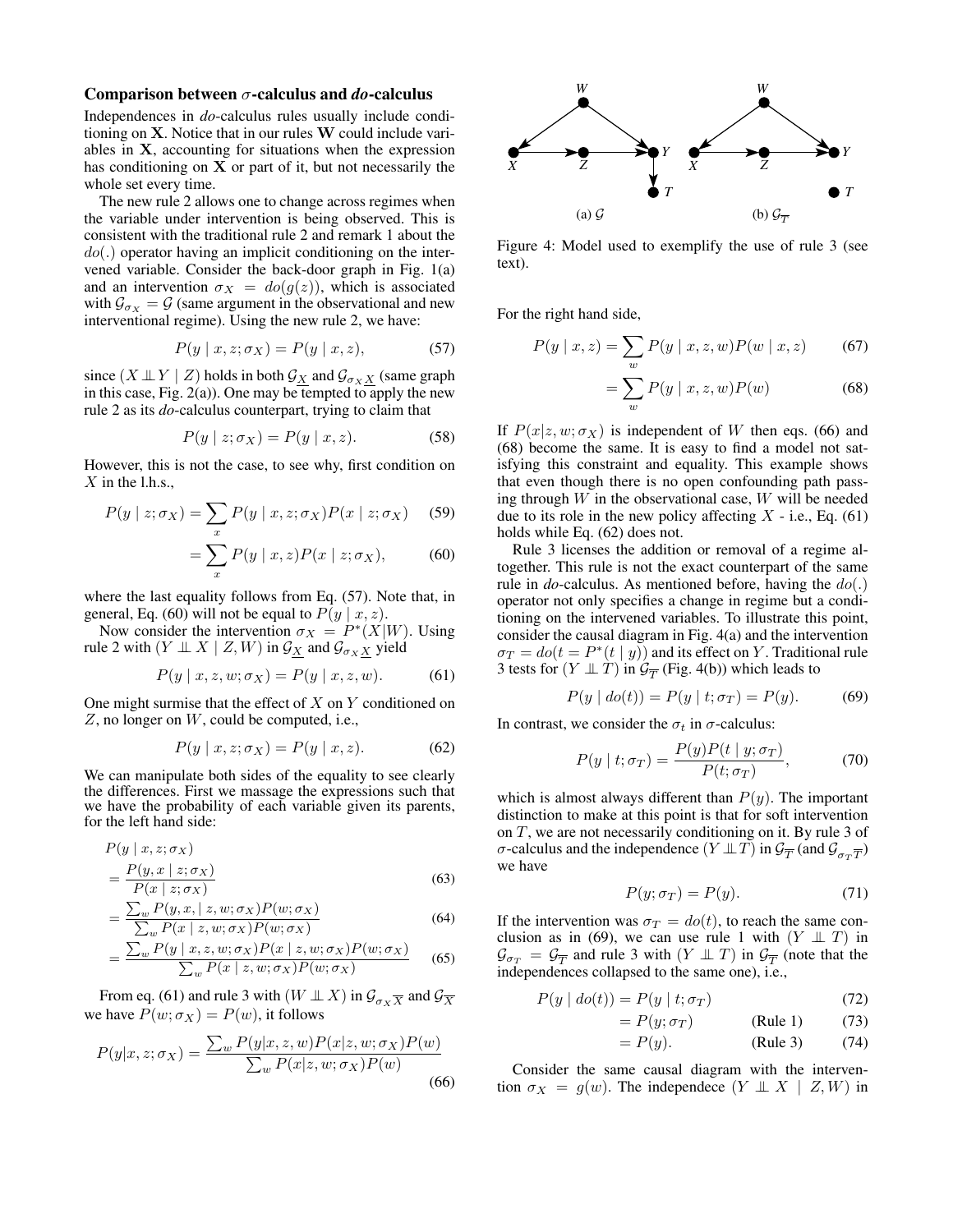

Figure 5: Pair of models associated with Example 4.

 $\mathcal{G}_{\sigma_X X(Z,W)} = \mathcal{G}_{\sigma_X} = \mathcal{G}$  licenses the application of rule 1 and 3, which implies, respectively,

$$
P(y \mid x, z, w; \sigma_X) = P(y \mid z, w; \sigma_X) = P(y \mid z, w).
$$
\n(75)

### More elaborate examples

**Example 4** (A derivation in  $\sigma$ -calculus). Consider the causal diagram in Fig. 5(a) and the target effect  $P(y |$  $x, z; \sigma_Z, \sigma_A$ ) with  $\sigma_Z = P^*(z|c)$  and  $\sigma_A = P^*(a|x)$ . We can use the rules of  $\sigma$ -calculus to derive the effect as follows:

$$
P(y \mid x, z; \sigma_Z, \sigma_A) \tag{76}
$$

condition on D, A

$$
= \sum_{d,a} P(y \mid x, z, d, a; \sigma_Z, \sigma_A) P(d, a \mid x, z; \sigma_Z, \sigma_A)
$$
\n(77)

Rule 1:  $(Y \perp Z \mid X, D, A)$  in  $\mathcal{G}_{\sigma_Z \sigma_A}$ . Also since  $(D, Z \perp \!\!\! \perp$  $A, X$ ) in  $\mathcal{G}_{\sigma z \sigma A}$  we can factorize the second term:

$$
= \sum_{d,a} P(y \mid x, d, a; \sigma_Z, \sigma_A)
$$

$$
P(d \mid z; \sigma_Z, \sigma_A) P(a \mid x; \sigma_Z, \sigma_A)
$$
(78)

Rule 2:  $(Y \perp\!\!\!\perp D \mid X, A)$  in  $\mathcal{G}_{\sigma_Z \sigma_A D}$ ,  $\mathcal{G}_{\sigma_Z \sigma_A \sigma_D = do(d)D}$ .

$$
= \sum_{d,a} P(y \mid x, d, a; \sigma_Z, \sigma_A, \sigma_D)
$$

$$
P(d \mid z; \sigma_Z, \sigma_A) P(a \mid x; \sigma_Z, \sigma_A)
$$
(79)

Rule 3:  $(D \perp \!\!\!\perp A \mid Z)$  in  $\mathcal{G}_{\sigma_Z \sigma_A \overline{A}}$  and  $\mathcal{G}_{\sigma_Z \overline{A}}$ , also rule 3:  $(A \perp\!\!\!\perp Z \mid X)$  in  $\mathcal{G}_{\sigma_Z \sigma_A \overline{Z}}$  and  $\mathcal{G}_{\sigma_A \overline{Z}}$ 

$$
= \sum_{d,a} P(y|x, d, a; \sigma_Z, \sigma_A, \sigma_D) P(d|z; \sigma_Z) P(a|x; \sigma_A)
$$
\n(80)

Rule 3:  $(Y \perp\!\!\!\perp Z \mid X, D, A)$  in  $\mathcal{G}_{\sigma_Z \sigma_A \sigma_D \overline{Z(X, D, A)}}$  $\mathcal{G}_{\sigma_Z \sigma_A \sigma_D}$ 

$$
= \sum_{d,a} P(y \mid x, d, a; \sigma_A, \sigma_D) P(d \mid z; \sigma_Z) P(a \mid x; \sigma_A)
$$
\n(81)



Figure 6: Causal diagrams associated with Example 5.

Rule 2: 
$$
(D \perp Z)
$$
 in  $\mathcal{G}_{\sigma_Z Z}$ ,  $\mathcal{G}_{\underline{D}}$ .  
\n
$$
= \sum_{d,a} P(y \mid x, d, a; \sigma_A, \sigma_D) P(d \mid z) P(a \mid x; \sigma_A)
$$
\n(82)

Reordering the terms and conditioning on  $Z$  (as  $Z'$  to avoid confusion with the argument  $Z$  in the query):

$$
= \sum_{d,a} P(d \mid z) P(a \mid x; \sigma_A)
$$
  

$$
\sum_{z'} P(y \mid x, z', d, a; \sigma_A, \sigma_D) P(z' \mid x, d, a; \sigma_A, \sigma_D)
$$
 (83)

Rule 1:  $(Z \perp X, D, A)$  in  $\mathcal{G}_{\sigma_A \sigma_D}$ .

$$
= \sum_{d,a} P(d \mid z) P(a \mid x; \sigma_A)
$$

$$
\sum_{z'} P(y \mid x, z', d, a; \sigma_D) P(z'; \sigma_A, \sigma_D) \qquad (84)
$$

Rule 3:  $(Z \perp A, D)$  in  $\mathcal{G}_{\sigma_A \sigma_D \overline{A, D}}$  and  $\mathcal{G}_{\overline{A, D}}$ .

$$
= \sum_{d,a} P(d \mid z) P(a \mid x; \sigma_A) \sum_{z'} P(y \mid x, z', d, a) P(z')
$$
\n(85)

#### Motivation from a Classical Example

Example 5. Consider the the dynamic plan problem first studied in (Pearl and Robins, 1995) and shown in Fig. 6(a). The goal is to assess the distribution  $P(y; \sigma_X)$  in two hypothetical environments where:

- C1 the values of  $(X_1, X_2)$  have been fixed to  $(x_1, x_2)$ , in standard do-form, i.e.,  $\sigma_{\mathbf{X}} = {\sigma_{X_1} = do(x_1), \sigma_{X_2}} =$  $do(x_2)$ . The corresponding  $\mathcal{G}_{\sigma_{\mathbf{X}}}$  is shown in Fig. 6(b).
- C2 the value of  $X_1$  is fixed to  $x_1$  and  $X_2$  is set conditionally on  $X_1$ , Z based on a function  $g(x_1, z)$ . That is,  $\sigma_{X_1}$  is as before and  $\sigma_{X_2} = \delta(x_2, g(x_1, z))$ . The corresponding  $\mathcal{G}_{\sigma_{\mathbf{X}}}$  is shown in Fig. 6(c).

In (Pearl and Robins, 1995), the impact of the plan on the outcome variable Y is denoted as  $P(y | \hat{x_1}, \dots, \hat{x_n})$ , here it is written as  $P(y; \sigma_x)$ . While the first scenario (C1) is identifiable by the rules of  $do$ -calculus (and  $\sigma$ -calculus), contrary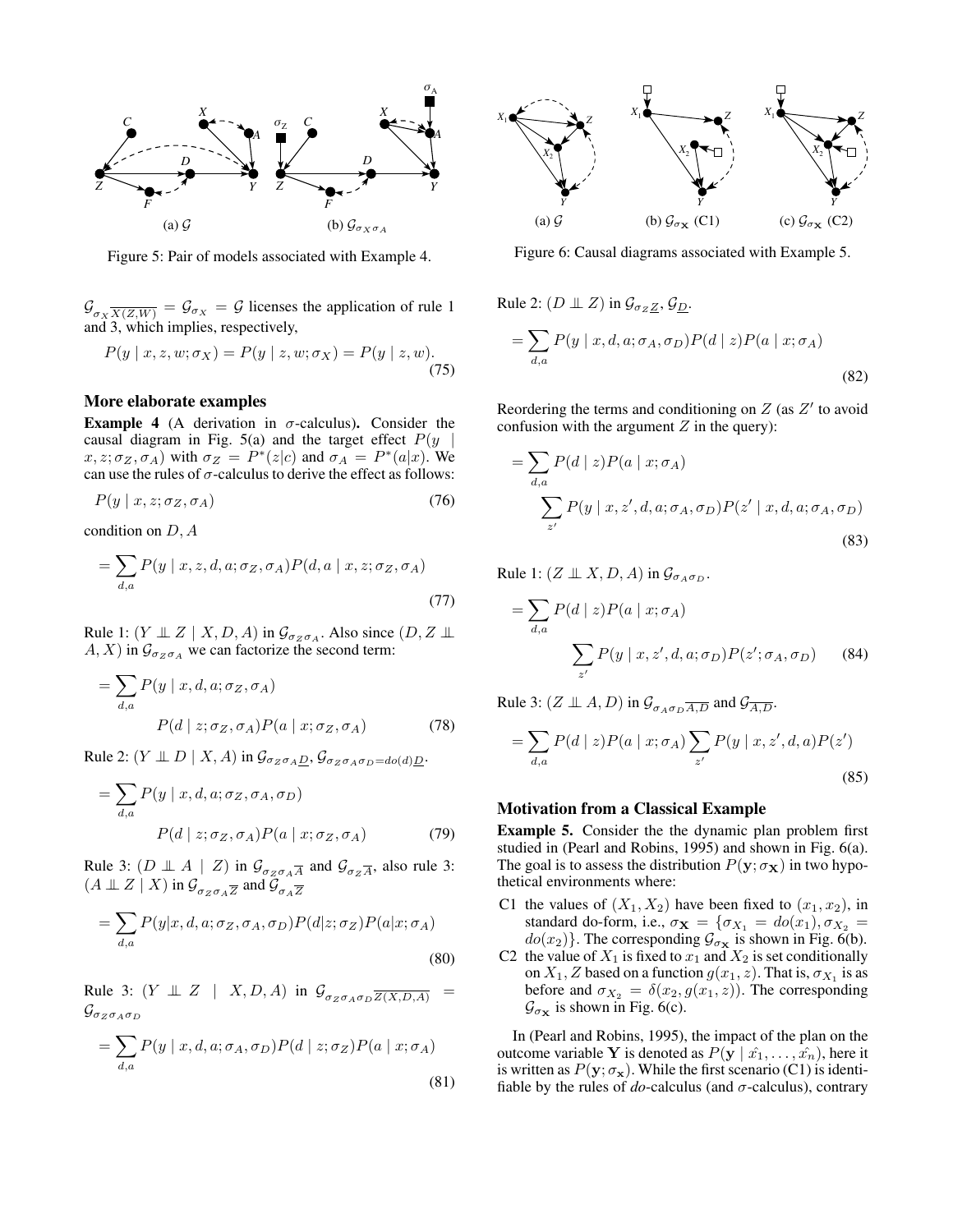to previous beliefs (Pearl, 2000, pp.120), and as hinted by (Tian, 2008), the plan (C2) is not identifiable from  $P(\mathbf{v})$ . The extra edge  $Z \rightarrow X_2$  in Fig. 6(c) (C2) makes  $X_1$  and  $Y$  dependent conditional on  $X_2$ , hence the same derivation strategy does not work.

We formally show that the effect of  $\sigma_{\mathbf{X}}$  (C2) is not identifiable.  $P(y; \sigma_X)$  can be written as

$$
P(y; \sigma_{\mathbf{X}}) = \sum_{x_1, x_2, z} P(\mathbf{x}; \sigma_{\mathbf{X}}) Q[Z, Y]. \tag{86}
$$

From (Huang and Valtorta, 2008) we have that  $Q[Z, Y]$  is not identifiable from  $P(x_1, x_2, z, y) = Q[\mathbf{V}]$ . This means that there exists two models  $M_1$  and  $M_2$ , compatible with  $\mathcal{G}$ , that induce the same  $P(\mathbf{v})$  but for some  $\mathbf{v}' = (x'_1, x'_2, z', y')$ we have  $Q^1[Z, Y](v') = a, Q^2[Z, Y](v') = b$  with  $a \neq b$ . Assume, without loss of generality that  $a > b$ . Then consider the intervention  $do(X_1 = x_1'), do(X_2 = g(x_1, z))$  with

$$
g(x_1, z) = \begin{cases} x'_2, & \text{if } (x_1, z) = (x'_1, z')\\ \text{other than } x'_2, & \text{if } (x_1, z) \neq (x'_1, z') \end{cases}.
$$
 (87)

We will extend a strategy used by (Huang and Valtorta, 2008) to construct two models  $M'_1$  and  $M'_2$  where the domain of Y is  $\mathcal{D}_Y \times \{0,1\}$ , where  $\mathcal{D}_Y$  is the domain of Y in  $M_1, M_2$ . Let  $F(x_2)$  be a probability function from  $\mathcal{D}_{X_2}$ to  $\{0, 1\}$ , such that  $P(F(x_2) = i) > 0, i = 0, 1$  and  $P(F(x_2) = 0) = 1 - P(F(x_2) = 1)$ . In  $M'_i, i = 1, 2$ we define:

$$
P_i^{M_i'}((y,k)|x_2) = P^{M_i}(y|x_2)P(F(x_2) = k).
$$
 (88)

And for  $V_j \in \{X_1, X_2, Z\}$  let  $P^{M'_i}(v_j|pa_j) =$  $P^{M_i}(v_j|pa_j)$ . We can verify that

$$
P^{M'_1}(\mathbf{v} \setminus y, (y, k))
$$
  
=  $Q^{M'_1}[\mathbf{V} \setminus \{Y\}, (Y, K)](\mathbf{v} \setminus y, (y, k))$  (89)

$$
= Q^{M_1}[\mathbf{V} \setminus \{Y\}, (Y, K)](\mathbf{v}) P(F(x_2) = k) \quad (90)
$$

$$
= Q^{M_2}[\mathbf{V} \setminus \{Y\}, (Y, K)](\mathbf{v}) P(F(x_2) = k) \quad (91)
$$

$$
= Q^{M'_{2}}[V \setminus \{Y\}, (Y, K)](v \setminus y, (y, k)) \qquad (92)
$$

$$
= \mathcal{Q} \quad [\mathbf{v} \setminus [1]_1, (1,1)](\mathbf{v} \setminus g, (g,\kappa)) \tag{92}
$$
\n
$$
= D^{M'_2}(\mathbf{v} \setminus g, (g,\kappa)) \tag{93}
$$

$$
=P^{M'_2}(\mathbf{v}\setminus y,(y,k)).\tag{93}
$$

Under intervention, we have that  $P^{M_i^*}(y')$ ,  $i=1,2$  is given by

$$
P^{M_i^*}((y',0)) = \sum_{x_1,x_2,z} Q^*[X_1]Q^*[X_2]Q^{M_i'}[Z,Y,K].
$$
\n(94)

Note that  $Q^*[X_1] = 1$  for  $X_1 = x'_1$  and 0 otherwise. Similarly,  $Q^*[X_2] = 1$  for  $X_2 = g(x_1, \overline{z})$  and 0. Hence

$$
P^{M_i^*}((y',0))
$$
  
=  $\sum_{x_2,z} Q^*[X_2](x'_1, x_2, z) Q^{M_i'}[Z, Y, K](z, x_2, (y', 0)).$  (95)

By construction we have

$$
Q^{M'_{i}}[Z,Y,K](z,x_{2},(y',0))
$$
  
=  $Q^{M_{i}}[Z,Y,K](z,x_{2},y')P(F(x_{2})=0).$  (96)

Let  $P(F(x_2') = 0) = 1/2$  and  $P(F(x_2) = 0) = (a - b)/4$ , for  $x_2 \neq x_2'$ . It yields:

$$
P^{M_i^*}((y', 0)) = (\frac{1}{2})Q^{M_i'}[Z, Y](z', x_2', y') + \qquad (97)
$$

$$
(\frac{a-b}{4}) \sum_{\substack{x_2 \neq x_2', \\ x_2 = g(x_1', z)}} Q^{M_i'}[Z, Y](z, x_2, y').
$$

For  $M_1^*$ :

$$
P^{M_1^*}((y', 0)) = \frac{1}{2}a\left(\frac{a-b}{4}\right) \sum_{\substack{x_2 \neq x'_2, \\ x_2 = g(x'_1, z)}} Q^{M'_i}[Z, Y](z, x_2, y').
$$
  
>  $\frac{1}{2}a.$  (98)

As for  $M_2^*$ :

$$
P^{M_1^*}((y',0)) = \frac{1}{2}b + \left(\frac{a-b}{4}\right) \sum_{\substack{x_2 \neq x'_2, \\ x_2 = g(x'_1,z)}} Q^{M'_i}[Z,Y](z, x_2, y')
$$
  

$$
< \frac{1}{2}b + \frac{a-b}{4} < \frac{1}{2}a.
$$
 (99)

Then,  $M'_1, M'_2$  and  $M_1^*, M_2^*$  are compatible with  $\mathcal G$  and  $\mathcal G^*$ , match in  $P(\mathbf{v})$  and provide different plan effects.

This example suggests that the rules of *do*-calculus are not suitable to reason about interventions where the graphical structure of the intervened diagram is contingent to the type of intervention.

## C Proofs for Section 5

**Lemma 1.** *Let*  $Y, X, W \subset V$  *with*  $W \cap Y = \emptyset$  *and let*  $\mathcal{G}$ *be a causal diagram over the variables* V. The effect  $P(y \mid$  $\mathbf{w}; \sigma_{\mathbf{X}}$ ) *is given by:* 

$$
P(\mathbf{y}|\mathbf{w};\sigma_{\mathbf{X}}) = \sum_{\mathbf{a}\backslash(\mathbf{y}\cup\mathbf{w})} Q[\mathbf{A};\sigma_{\mathbf{X}}] / \sum_{\mathbf{a}\backslash\mathbf{w}} Q[\mathbf{A};\sigma_{\mathbf{X}}], (23)
$$

*where* A *is the set of all variables connected to* Y *(including* Y*) by any path (regardless of the directionality) in*  $\mathcal{G}_{\sigma_{\mathbf{X}}[\mathbf{D}]\underline{\mathbf{W}}}$ , with  $\mathbf{D} = An(\mathbf{Y} \cup \mathbf{W})_{\mathcal{G}_{\sigma_{\mathbf{X}}}}$ .

*Proof.* As implied by eq. (22) the query only depends on variables in D hence we can focus on the subgraph  $\mathcal{G}_{\sigma_{\mathbf{X}}[D]}.$ The set **A** is defined in terms of  $\mathcal{G}_{\sigma_{\mathbf{X}}[\mathbf{D}]\underline{W}}$  which is equal to  $\mathcal{G}_{\sigma_{\mathbf{X}}[\mathbf{D}]}$  except for the absence of edges outgoing from W, but have the same set of bidirected edges. Let  $A' =$  $D \setminus A$ , then the definition of A and implies that there are no bidirected arrows crossing between **A** and **A**' in  $\mathcal{G}_{\sigma_{\mathbf{X}}}$ . To witness suppose there exists  $A \in \mathbf{A}$ ,  $A' \in \mathbf{A}'$  with a bidirected edge between them. We have that some  $Y \in \mathbf{Y}$  is connected by some path to  $A$ , hence also connected to  $A'$ , but then  $A'$  has to be in  $A$ , a contradiction.

This mean that  $A$  and  $A'$  share no c-component and by (Tian and Pearl, 2002b, Lemma 2) we have that  $Q[\mathbf{D}; \sigma_{\mathbf{X}}] = Q[\mathbf{A}; \sigma_{\mathbf{X}}] Q[\mathbf{A}'; \sigma_{\mathbf{X}}]$ . From Eq. (21) we can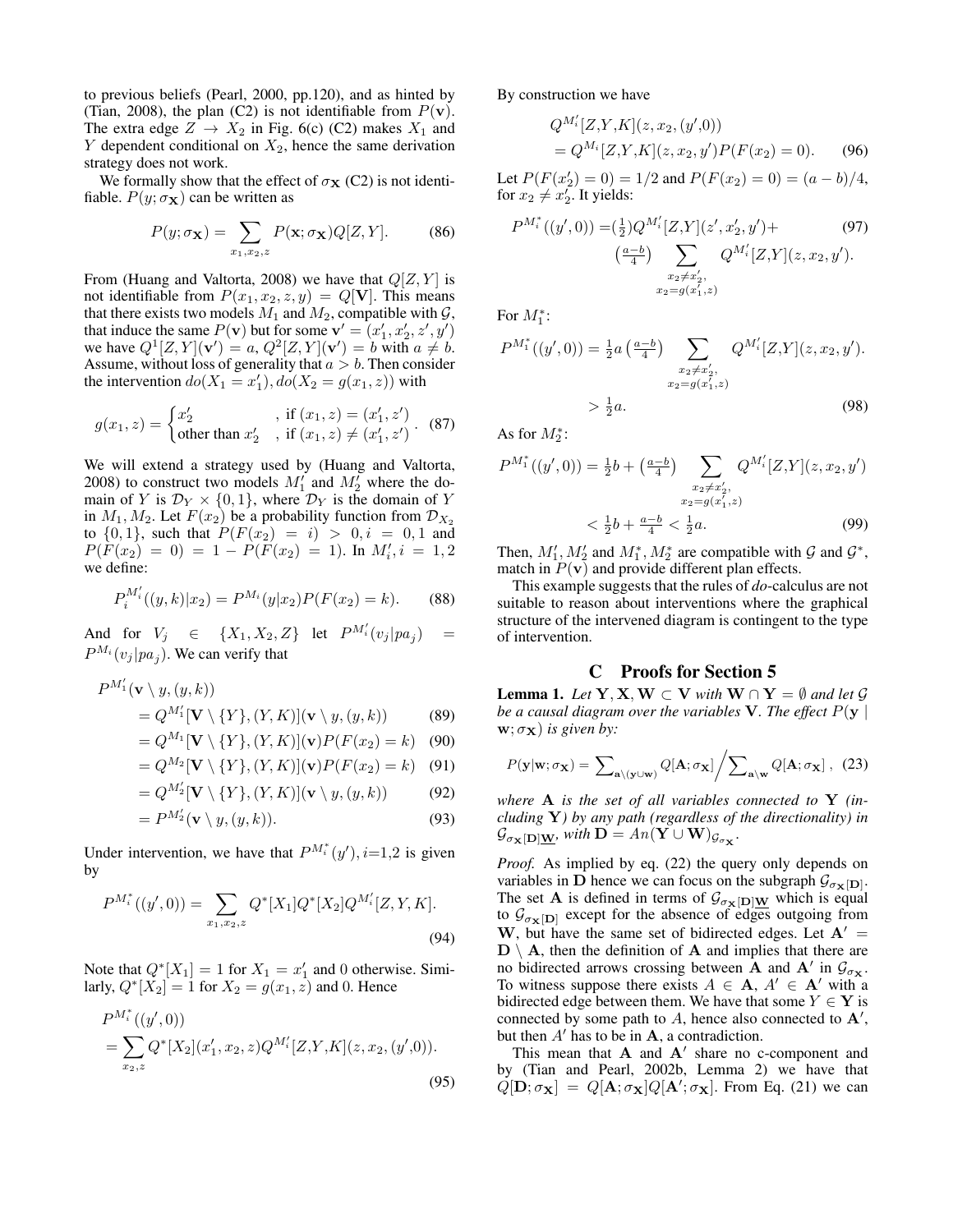see that  $Q[\mathbf{C}; \sigma_{\mathbf{X}}]$  is a function of  $Pa(\mathbf{C})_{\mathcal{G}_{\sigma_{\mathbf{X}}}}$ , which is defined as the set of variables in C and their observable parents in  $\mathcal{G}_{\sigma_{\mathbf{X}}}$  (all unobservable parents affecting variables in C are being summed out). We want to claim that by definition of **A** the sets  $Pa(A)_{\mathcal{G}_{\sigma_{\mathbf{X}}}}$  and  $Pa(A')_{\mathcal{G}_{\sigma_{\mathbf{X}}}}$  may intersect only on W. Suppose this is not the case, then there exists variables  $A \in \mathbf{A}$  and  $A' \in \mathbf{A}'$  sharing a parent  $B \notin \mathbf{W}$ , but this implies that some  $Y \in Y$  that is connected to A by definition is also connected to A' by extension  $A \leftarrow B \rightarrow A'$  in  $\mathcal{G}_{\sigma_{\mathbf{X}}\underline{\mathbf{W}}}$ , a contradiction. Then let  $\mathbf{H} = Pa(\mathbf{A})_{\mathcal{G}_{\sigma_{\mathbf{X}}}}\setminus \mathbf{W}$  and  $\mathbf{H}' = Pa(\mathbf{A}')_{\mathcal{G}_{\sigma_{\mathbf{X}}}} \setminus \mathbf{W}$  and note that  $\mathbf{H} \cup \mathbf{H}'$  must be equal to  $D \setminus W$ .

Consider the denominator in Eq. (22):

$$
\sum_{\mathbf{d}\backslash \mathbf{w}} Q[\mathbf{D}; \sigma_{\mathbf{X}}] = \sum_{\mathbf{h}, \mathbf{h}'} Q[\mathbf{A}; \sigma_{\mathbf{X}}] Q[\mathbf{A}'; \sigma_{\mathbf{X}}]
$$
(100)  

$$
= \left(\sum_{\mathbf{h}'} Q[\mathbf{A}'; \sigma_{\mathbf{X}}]\right) \left(\sum_{\mathbf{h}} Q[\mathbf{A}; \sigma_{\mathbf{X}}]\right),
$$
(101)

where the last equality follows from the fact that  $Q[\mathbf{A}'; \sigma_{\mathbf{X}}]$ is not a function of any variable in H while the same is true for  $Q[\mathbf{A}; \sigma_{\mathbf{X}}]$  and  $\mathbf{H}'$ . Since Y is contained in A by definition, it follows that

$$
\sum_{\mathbf{d}\setminus(\mathbf{y}\cup\mathbf{w})} Q[\mathbf{D};\sigma_{\mathbf{X}}] = \left(\sum_{\mathbf{h}'} Q[\mathbf{A}';\sigma_{\mathbf{X}}]\right) \left(\sum_{\mathbf{h}\setminus\mathbf{y}} Q[\mathbf{A};\sigma_{\mathbf{X}}]\right). \tag{102}
$$

Dividing Eq. (102) by (101) we get an expression equivalent to Eq. (22) where the factors  $(\sum_{\mathbf{h}'} Q[\mathbf{A}'; \sigma_{\mathbf{X}}])$  appearing in numerator and denominator cancel out, and we are left with

$$
P(\mathbf{y} \mid \mathbf{w}; \sigma_{\mathbf{X}}) = \frac{\sum_{\mathbf{h} \setminus \mathbf{y}} Q[\mathbf{A}; \sigma_{\mathbf{X}}]}{\sum_{\mathbf{h}} Q[\mathbf{A}; \sigma_{\mathbf{X}}]}.
$$
(103)

Next, we argue that  $H = A \setminus W$ . First it is easy to see that  $(A \setminus W) \subseteq H$ , for the other side suppose for the sake of contradiction that there exists a variable  $B \in H \setminus (A \setminus W)$ . Then B is a parent of some variable in  $A \in \mathbf{A}$  and is not in W, but this mean that B is connected to A in  $\mathcal{G}_{\sigma_{\mathbf{x}}}\mathbf{w}$  and has to be in A, a contradiction. Therefore, we can further rewrite Eq. (103) as

$$
P(\mathbf{y} \mid \mathbf{w}; \sigma_{\mathbf{X}}) = \frac{\sum_{\mathbf{a} \setminus (\mathbf{y} \cup \mathbf{w})} Q[\mathbf{A}; \sigma_{\mathbf{X}}]}{\sum_{\mathbf{a} \setminus \mathbf{w}} Q[\mathbf{A}; \sigma_{\mathbf{X}}]}.
$$
(104)

 $\Box$ 

Lemma 2. *Let* A *be defined relative to* X, Y,W *as in lemma 1, then:*

$$
Q[\mathbf{A}; \sigma_{\mathbf{X}}] = Q[\mathbf{A}^{\mathbf{X}}; \sigma_{\mathbf{X}}] Q[\mathbf{A} \setminus \mathbf{A}^{\mathbf{X}}], \qquad (24)
$$

*where*  $A^X$  *is the union of the c-components of*  $\mathcal{G}_{\sigma_X[A]}$  *containing variables in* X*.*

*Proof.* This follows immediately from (Tian and Pearl, 2002b, Lemma 2) since by definition  $A^X$  do not share any c-component with A. □

**Lemma 3.** Let  $\sigma_{\mathbf{Z}}$  *indicate any intervention on*  $\mathbf{Z}$  *and let*  $C \subseteq V$ *. Then,*  $Q[C] = Q[C; \sigma_Z]$  *if*  $C \cap Z = \emptyset$ *.* 

*Proof.* By definition of  $Q[C; \sigma_Z]$  (Eq. (21)) we have

$$
Q[\mathbf{C}; \sigma_{\mathbf{Z}}](\mathbf{v}) = \sum_{u(\mathbf{C})} \prod_{\{i|V_i \in \mathbf{C}\}} P(v_i \mid pa_i, u_i; \sigma_{\mathbf{Z}}) P(u(\mathbf{C}); \sigma_{\mathbf{Z}}),
$$
\n(105)

since no variable in C is in Z every term  $P(v_i)$ |  $pa_i, u_i; \sigma_{\mathbf{Z}}$  =  $P(v_i | pa_i, u_i)$  and interventions cannot affect the distribution of variables in U, hence  $P(u(C); \sigma_Z) =$  $P(u(\mathbf{C}))$ . Replacing those terms, we obtain exactly the definition of  $Q[\mathbf{C}](\mathbf{v})$ .  $\Box$ 

**Lemma 4.** *Suppose*  $Q[A; \sigma_X]$  *is not identifiable from a set of available distributions in a causal diagram* G*. Let*  $A_1, A_2 \in \mathbf{A}$  *such that there exists an edge*  $A_1 \rightarrow A_2$  *in* G. Then  $\sum_{a_1} Q[A]$  is not identifiable from the same input *either.*

*Proof.* Let  $M_1$  and  $M_2$  be the two models witnessing the non-identifiability of  $Q[\mathbf{A}; \sigma_{\mathbf{X}}]$ , they agree on available distributions, but for some value-assignment  $v'$  we have  $Q^1[\mathbf{A}; \sigma_{\mathbf{X}}](\mathbf{v}') = \alpha$ ,  $Q^2[\mathbf{A}; \sigma_{\mathbf{X}}](\mathbf{v}') = \beta$  with  $\alpha \neq \beta$ . Assume, without loss of generality that  $\alpha > \beta$ . We will extend a strategy used by (Huang and Valtorta, 2008) to construct two models  $M'_1$  and  $M'_2$  where the domain of  $A_2$  is  $\mathcal{D}_{A_2} \times \{0, 1\}$ , where  $\mathcal{D}_{A_2}$  is the domain of  $A_2$  in  $M_1, M_2$ . Let  $F(A_1)$  be a probability function from  $\mathcal{D}_{A_1}$ to  $\{0, 1\}$ , such that  $P(F(a_1) = i) > 0, i = 0, 1$  and  $P(F(a_1) = 0) = 1 - P(F(a_1) = 1)$ . In  $M'_i, i = 1, 2$ we define:

$$
P_i^{M_i'}((a_2,k)|pa_{a_2},u_{a_2}) = P^{M_i}(a_2|pa_{a_2},u_{a_2})P(F(a_1)=k).
$$
\n(106)

And for  $V_j \in \mathbf{V} \setminus \{A_2\}$  let  $P^{M_i'}(v_j|pa_j, u_j) =$  $P^{M_i}(v_j|pa_j, u_j)$ . We can verify that for any  $\sigma_{\mathbf{Z}_j} \in \mathbb{Z}$ 

$$
P^{M'_1}(\mathbf{v} \setminus a_2, (a_2, k); \sigma_{\mathbf{Z}_j})
$$
  
=  $Q^{M'_1}[\mathbf{V} \setminus \{A_2\}, (A_2, K); \sigma_{\mathbf{Z}_j}](\mathbf{v} \setminus a_2, (a_2, k))$  (107)  
=  $Q^{M_1}[\mathbf{V} \setminus \{A_2\}, (A_2, K); \sigma_{\mathbf{Z}_j}](\mathbf{v}) P(F(a_1) = k)$  (108)

$$
= Q^{M_2}[\mathbf{V} \setminus \{A_2\}, (A_2, K); \sigma_{\mathbf{Z}_j}](\mathbf{v}) P(F(a_1) = k)
$$
\n(109)

$$
= Q^{M'_2}[\mathbf{V} \setminus \{A_2\}, (A_2, K); \sigma_{\mathbf{Z}_j}](\mathbf{v} \setminus a_2, (a_2, k)) \quad (110)
$$

$$
= P^{M'_2}(\mathbf{v} \setminus a_2, (a_2, k); \sigma_{\mathbf{Z}_j}).
$$
\n(111)

Consider the assignment  $\mathbf{v}' \setminus \{a_2\}, (a'_2, 0)$ , by construction we have

$$
Q^{M_i'}[\mathbf{A}; \sigma_{\mathbf{X}}](\mathbf{v}' \setminus \{a_2\}, (a'_2, 0))
$$
  
=  $Q^{M_i}[\mathbf{A}; \sigma_{\mathbf{X}}](\mathbf{v}')P(F(a'_1) = 0).$  (112)